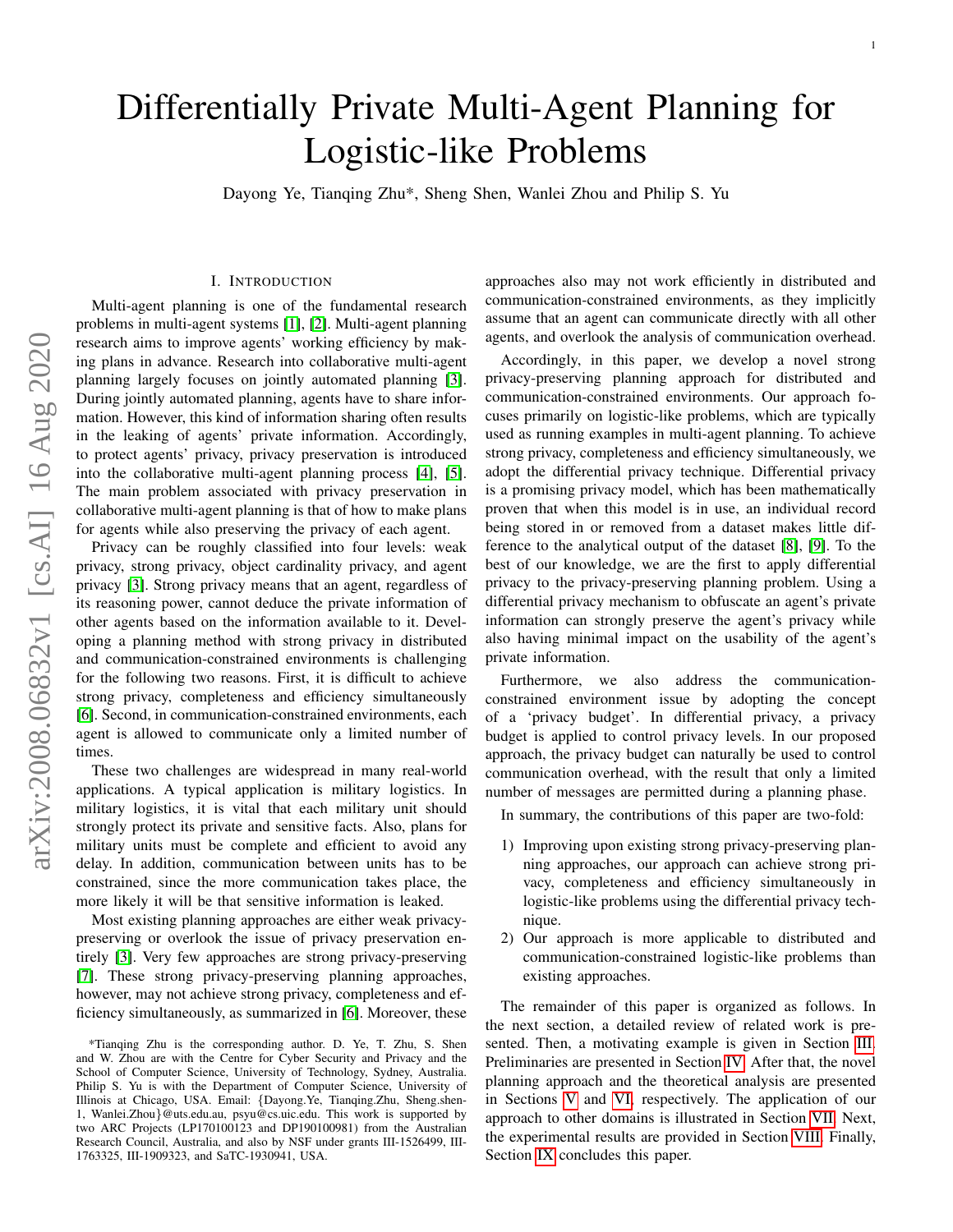# II. RELATED WORK

## *A. Weak privacy-preserving approaches*

Torreno et al. [\[10\]](#page-13-10) develop a framework known as FMAP (forward multi-agent planning). In FMAP, agents maintain a common open list with unexplored refinement plans. Agents then jointly select an unexplored refinement plan. Each agent then expands the plan using a forward-chaining procedure. Agents exchange these plans and use a distributed heuristic approach to evaluate them. Later, based on the FMAP framework, Torreno et al. [\[11\]](#page-13-11) develop a set of global heuristic functions: DTG (domain transition graphs) heuristic and landmarks heuristic, in order to improve the efficiency of the FMAP framework.

Stolba and Komenda [\[12\]](#page-14-0) present a multi-agent distributed and local asynchronous (MADLA) planner. This planner adopts a distributed state-space forward-chaining multiheuristic search. The multi-heuristic search takes the advantages of both local and distributed heuristic searches by combining them together. As a result, the combination of the two heuristics outperforms the two heuristics separately.

Maliah et al. [\[13\]](#page-14-1) propose a greedy privacy-preserving planner (GPPP). In GPPP, agents collaboratively generate an abstract global plan based on two privacy-preserving heuristics: landmark-based heuristic and privacy-preserving pattern database heuristic. Each agent generates a local plan by extending the global plan.

#### *B. Strong privacy-preserving approaches*

Brafman [\[7\]](#page-13-6) is the first to theoretically prove strong privacy in multi-agent planning. He proposes an approach referred to as Secure-MAFS (secure multi-agent forward search). Secure-MAFS extends the MAFS approach [\[14\]](#page-14-2) by reducing the amount of information exchanged between agents. In Secure-MAFS, agents protect their privacy by opting not to communicate a given two states to others if these two states differ only in their private elements. This is because other agents could possibly deduce private information through the non-private or public part of the states.

Tozicka et al. [\[6\]](#page-13-5) investigate the limits of strong privacypreserving planning. They formulate three aspects of strong privacy-preserving planning: privacy, completeness, and efficiency. They theoretically find that these three aspects are difficult to achieve at the same time for a wide class of planning algorithms. Also, they develop a strong privacy-preserving planner that embodies a family of planning algorithms. The planner is based on private set intersection, which has been proven to be computationally secure.

Stolba et al. [\[15\]](#page-14-3), [\[16\]](#page-14-4), [\[17\]](#page-14-5) refine privacy metrics by quantifying the amount of privacy loss. In this case, their analysis of privacy loss is conducted by assessing information leakage [\[18\]](#page-14-6), [\[19\]](#page-14-7). The amount of information leakage is measured as the difference between initial uncertainty and remaining uncertainty. They also develop a general approach to compute the privacy loss of search-based multi-agent planners. This computation is based on search tree reconstruction and classification of leaked information pertaining to the applicability of actions.

# *C. Other privacy-preserving approaches*

Some other existing works seem to be related to ours, such as differentially private networks [\[20\]](#page-14-8) and privacy-preserving distributed constraint optimization [\[21\]](#page-14-9). However, the research aims of these works differ from ours.

The research of differentially private networks mainly aims at hiding specific information contained in a network, which may be disclosed by answering queries regarding that network. By contrast, multi-agent privacy-preserving planning aims at collaboratively making plans without revealing the private facts of each participating agent. In [\[22\]](#page-14-10), Kasiviswanathan et al. develop a set of node-differentially private algorithms to engage in the private analysis of network data. The key concept here is to obfuscate the input graph onto the set of graphs with maximum degree below a certain threshold. Blocki et al. [\[23\]](#page-14-11) improve accuracy in differentially private data analysis by introducing the notion of restricted sensitivity in order to reduce noise. Restricted sensitivity represents the sensitivity of a query only over a specific subset of all possible networks. Proserpio et al. [\[24\]](#page-14-12) propose a platform for differentially private data analysis: wPINQ (weighted Privacy Integrated Query). wPINQ treats edges as a weighted dataset on which it performs  $\epsilon$ -differentially private computations, such as manipulation of records and their weights. Thus, the presence or absence of individual edges can be masked. Fioretto et al. [\[20\]](#page-14-8) design a privacy-preserving obfuscation mechanism for critical infrastructure networks. Their mechanism consists of three phases: 1) obfuscating the locations of nodes using the exponential mechanism, 2) obfuscating the values of nodes using the Laplace mechanism, and 3) redistributing the noise introduced in the previous two phases using a bi-level optimization problem. These works assume the existence of adversaries while in multi-agent planning, agents are typically assumed to be honest but curious.

Research into privacy-preserving distributed constraint optimization aims at securely coordinating the value assignment for the variables under a set of constraints in order to optimize a global objective function [\[25\]](#page-14-13). By contrast, multi-agent privacy-preserving planning aims at securely making plans that enable individual agents to achieve their goals. Grinshpoun and Tassa [\[26\]](#page-14-14) devise a novel distributed constraint optimization problem (DCOP) algorithm that preserves constraint privacy. In their problem, a group of agents needs to compare the sum of private inputs possessed by those agents against an upper bound held by another agent. During this comparison, none of these agents learns information on either the sum or the private inputs of other agents. Their algorithm accomplishes this through the use of a secure summation protocol and a secure comparison protocol. Tassa et al. [\[27\]](#page-14-15) propose a DCOP algorithm that is immune to collusion and offers constraint, topology and decision privacy. To achieve this goal, they adopt a secure multi-party computation protocol [\[28\]](#page-14-16) which is capable of securely comparing the cost of the current full assignment and the upper bound and guaranteeing the security of collusion of up to half of the total agents. From an examination of the two above-mentioned works, it can be seen that the privacy-preserving DCOP mainly focuses on securely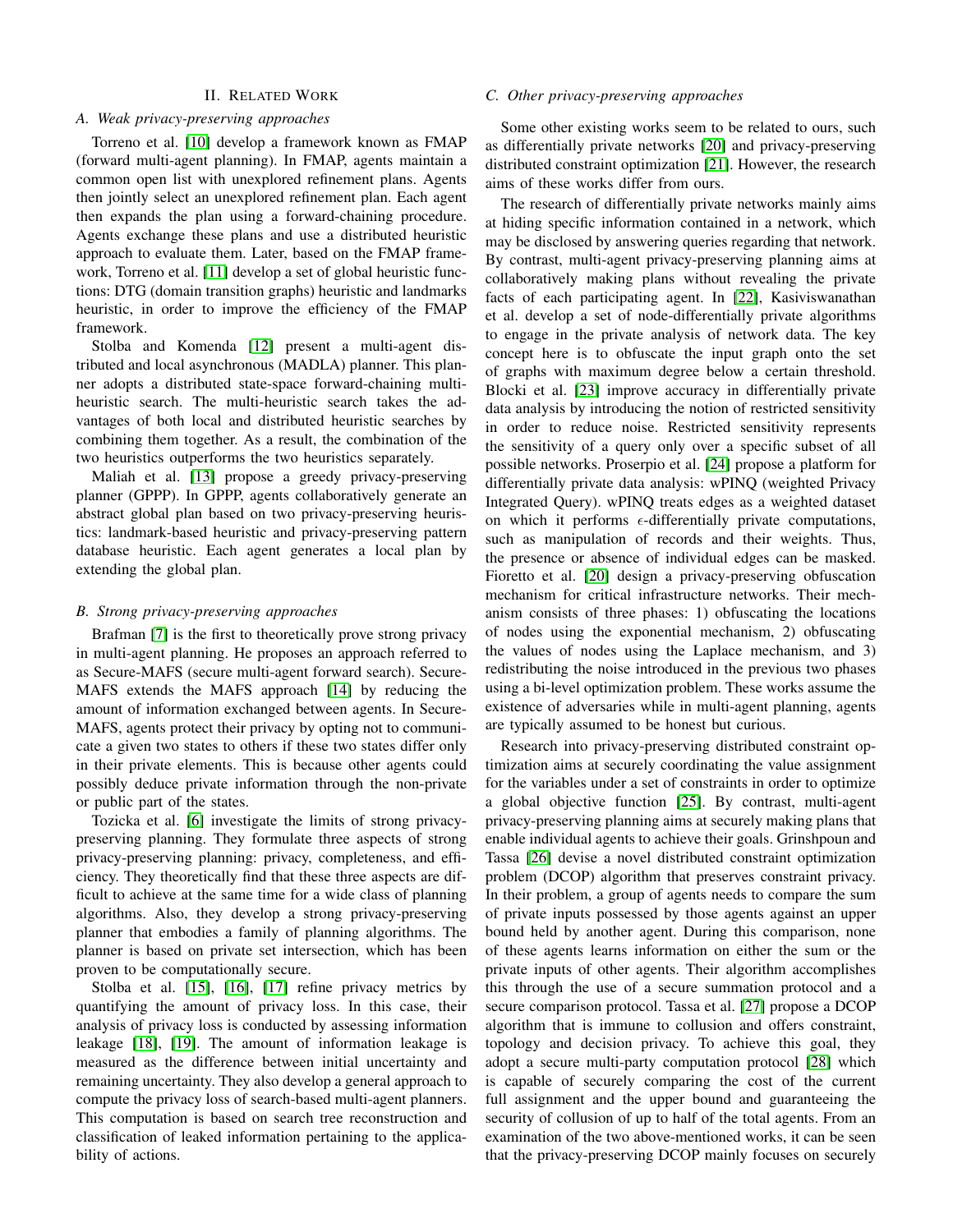comparing the values of variables against an upper bound, while multi-agent privacy-preserving planning mainly focuses on the secure computation of each individual agent.

# III. A MOTIVATING EXAMPLE

<span id="page-2-0"></span>

<span id="page-2-2"></span>Fig. 1. An example of a logistic map

Fig. [1](#page-2-2) presents a military logistic map. In this map, a circle denotes a military base while a rectangle denotes a logistic center. The lines connecting the bases and logistic centers are routes. Each route has a length, which is not indicated on the map in the interests of clarity. Each letter in a circle indicates a military unit's name, while each number in a circle is the index of a base in the military unit's local area. For example,  $(a, 3)$ ' denotes the third base in military unit a's local area. Six military units are included on this map:  $a, b, c, d, e$ , and f. Each unit exclusively operates in a local area of the map.

Information about a local area is private to the corresponding military unit. This information includes 1) the number of military bases in this local area, 2) the number of routes in this local area, 3) the length of these routes in this local area, and 4) the positions of packages in this local area. However, information regarding whether a given package is or is not located in a particular logistic center is public. For example, in Fig. [2,](#page-2-3) we extract military unit  $a$ 's local area from Fig. [1.](#page-2-2) In Fig. [2,](#page-2-3) there are five bases:  $(a, 1)$ ,  $(a, 2)$ ,  $(a, 3)$ ,  $(a, 4)$ and  $(a, 5)$ . The number of these bases and routes is private to military unit a. Moreover, the length of these routes is also private to unit a. As noted above, the information that a package is located in logistic center  $A$  is public and known to all military units.



<span id="page-2-3"></span>Fig. 2. Unit a's local area

The problem in this example is as follows: how should a plan be made for a military unit to transport a package from one base to another, while strongly preserving each military unit's privacy? For example, unit a wants to transport a package from  $(a, 2)$  to  $(f, 4)$ , but  $(f, 4)$  is located in military

unit f's local area. Thus, multiple units must collaborate to make a plan to deliver the package, while each unit's privacy is required to be strongly preserved during this process. This problem therefore includes the above-mentioned two challenges. First, planning for military units is highly expected to achieve strong privacy, completeness and efficiency simultaneously, especially when military units are involved in a war. Second, the communication of each military unit may be constrained, as increased level of communication may result in a higher chance of private information being leaked [\[29\]](#page-14-17).

As the above two challenges have not been adequately addressed by existing approaches, these approaches may not be suitable for this environment. Accordingly, in this paper, a novel strong privacy-preserving planning approach is proposed that takes these two challenges into account.

#### IV. PRELIMINARIES

## <span id="page-2-4"></span><span id="page-2-1"></span>*A. The planning model*

We propose a multi-agent planning model, Graph-STRIPS, which is based on a widely used privacy-aware planning model, MA-STRIPS [\[30\]](#page-14-18). Graph-STRIPS is defined by a 12-tuple:  $\langle \mathcal{AG}, \mathcal{V}, \{V_i\}_{i=1}^m, \mathcal{V}_{Pub}, \mathcal{E}, \{\mathcal{E}_i\}_{i=1}^m, \mathcal{P}, \{\mathcal{P}_i\}_{i=1}^m,$  $\mathcal{A}, \{\mathcal{A}_i\}_{i=1}^m, \mathcal{I}, \mathcal{G} \rangle$ :

- $AG$  is a set of agents in the environment;
- $V$  is a set of nodes (e.g., physical entities) in the environment;
- $V_i$  is the set of nodes private to agent *i*;
- $V_{Pub}$  is the set of public nodes in the environment,  $\mathcal{V}_{Pub}=\mathcal{V}-\cup_{l=1}^{|\mathcal{AG}|}\mathcal{V}_{l};$
- $E$  is a set of edges (e.g., the relationships between physical entities) in the environment;
- $\mathcal{E}_i$  is the set of edges private to agent *i*;
- $\bullet$   $\mathcal P$  is a set of possible facts about the environment;
- $\mathcal{P}_i$  is the set of private facts of agent *i*;
- $\mathcal A$  is a set of possible actions of all the agents;
- $A_i$  is the set of private actions of agent *i*;
- $m$  is the number of agents in the environment;
- $I$  is the initial state of the environment;
- $G$  is the goal state.

For example, in Fig. [1,](#page-2-2) each military unit is modelled as an agent. In this case, we have the following:

- $\mathcal{AG} = \{a, b, c, d, e, f\}$  and  $m = 6$ ;
- $V$  is the set of military bases and logistic centers;
- $V_i$  denotes the set of bases in the local area of agent *i*; for example, in agent *a*'s local area,  $V_a$  =  $\{(a, 1), (a, 2), (a, 3), (a, 4), (a, 5)\};$
- $V_{Pub}$  denotes the set of logistic centers;
- $\mathcal E$  is the set of routes connecting bases and centers;
- $\mathcal{E}_i$  denotes the set of routes in the local area of agent i; for example, in agent a's local area,  $\mathcal{E}_a = \{(a, 1) \sim$  $(a, 2), (a, 2) \sim (a, 3), (a, 3) \sim (a, 4), \ldots$ ;
- $\bullet$   $\mathcal P$  includes the position of bases, logistic centers and packages;
- $P_i$  includes 1) the position of packages in the local area of agent i; for example, if agent a has a package in  $(a, 1)$ , then  $P_a = \{package_in(a, 1)\}; 2)$  the number of bases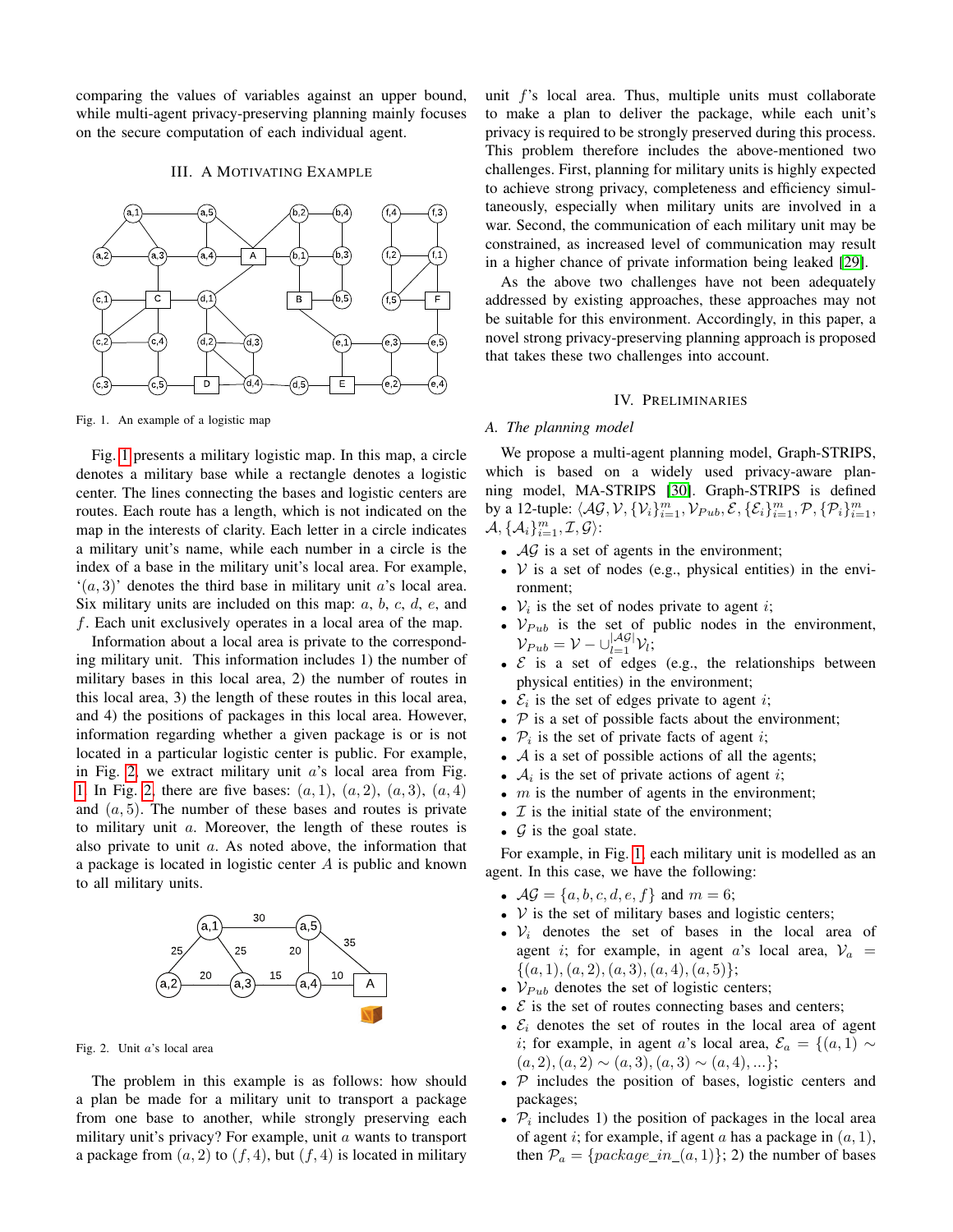in the local area of agent  $i$ ; 3) the number of routes in the local area of agent  $i$  and 4) the length of these routes.

- A includes the actions of moving from a base or a logistic center to another base or logistic center;
- $A_i$  includes the actions of moving from a base or a logistic center to another base or logistic center in the local area of agent  $i$ ; for example, an action of agent  $a$ can be: *moving from* (a, 1*) to* (a, 2) which is abbreviated as  $(a, 1) \rightarrow (a, 2)$ , where the pre-condition of this action is package in  $(a, 1)$  and the effect of this action is  $package_in(a, 2);$
- If  $\alpha$  wants to transport a package from  $(a, 3)$  to  $(e, 2)$ , then  $\mathcal{I} = \{package\_in(a, 3)\}$  and  $\mathcal{G}$ { $package_in_(e, 2)$ }:  $V_{\mathcal{I}} = (a, 3)$  and  $V_{\mathcal{G}} = (e, 2)$ .

If agent  $a$  is to transport a package from  $(a, 3)$  to  $(e, 2)$ , the associated plan could be  $\Pi_a^{\rhd} = \langle \mathcal{V}_{\mathcal{I}} \to (a, 4), (a, 4) \to$  $A, A \rightarrow B, B \rightarrow E, E \rightarrow V_g$ . In plan  $\Pi_a^{\rhd}$ , the details of how to move from A to B, from B to E and from E to  $(e, 2)$ are not included, as these details involve other agents' private information that is unknown to agent a. In fact, as  $(e, 2)$  is private to agent  $e$ , agent  $a$  is unaware of the existence of  $(e, 2)$ . Agent  $a$ , however, knows that the destination is in agent  $e$ 's local area.

Specifically, each agents private information includes two parts: private facts and private actions. An agents private facts include four components: 1) the number of nodes in its local area, i.e., the number of military bases in the logistic example, 2) the number of edges in its local area, i.e., the number of routes in the logistic example, 3) the length of these edges, i.e., the length of routes in the logistic example and 4) the positions of any items in its local area, i.e., the positions of packages in the logistic example. An agents private actions are the movements of items in its local area. In this private information, the positions and movements of items are not required by other agents. Thus, these two pieces of information will not be disclosed to other agents. For the other three pieces of information: the number of nodes, the number of edges and the length of edges, since agents have to share the three pieces of information for planning, we need to develop a privacypreserving mechanism to protect them.

Formally, we have the following definition.

Definition 1 (Agents' privacy). *An agent* i*'s privacy is defined* as a 3-tuple:  $\langle V_i, \mathcal{E}_i, L(\mathcal{E}_i) \rangle$ , where  $\mathcal{V}_i$  is the set of nodes in  $a$ gent is local area,  $\mathcal{E}_i$  is the set of edges and  $L(\mathcal{E}_i)$  denotes *the set of length of the edges.*

To protect the privacy of  $V_i$  and  $\mathcal{E}_i$ , we adopt the nodedifferential privacy technique and uses the Laplace mechanism to mask the number of both nodes and edges. To protect the privacy of  $L(\mathcal{E}_i)$ , we adopt the exponential mechanism along with a reinforcement learning algorithm.

## *B. Privacy-preserving multi-agent planning*

The idea behind privacy-preserving multi-agent planning is based mainly on research in the field of secure multi-party computation [\[31\]](#page-14-19), where multiple agents jointly compute a function while each agent possesses private input data. The

goal is to compute the function without revealing agents' private input data.

One intuitive solution would be to simply not disclose any private information to others. However, since an agent must collaborate with other agents in order to achieve its goals, it is infeasible to hide all private information completely. To ensure that this private information is disclosed securely to the other agents, it is necessary to use privacy-preserving techniques.

<span id="page-3-1"></span>Definition 2 (Strong Privacy [\[3\]](#page-13-2)). *A multi-agent planning approach is strong privacy-preserving if none of the agents is able to infer any private facts regarding an agents tasks from the public information it obtains during planning.*

In this paper, we adopt differential privacy, which is one of the most promising techniques in this field [\[8\]](#page-13-7), to achieve strong privacy.

In addition to a privacy guarantee, a planning approach also needs soundness and completeness guarantees.

Definition 3 (Soundness [\[13\]](#page-14-1)). *A planning approach is sound iff, for a given task, there is at least one valid plan followed by all participating agents to reach the goal state.*

Definition 4 (Completeness [\[6\]](#page-13-5)). *A planning approach is complete iff, for a given task, 1) the approach is sound and 2) the approach can guarantee to create a valid plan.*

## *C. Differential privacy*

Differential privacy (DP) can guarantee that any individual record being stored in or removed from a dataset will make little difference to the analytical output of the dataset [\[8\]](#page-13-7), [\[32\]](#page-14-20). DP has already been successfully applied to agent advising [\[33\]](#page-14-21), [\[34\]](#page-14-22) and model publishing [\[35\]](#page-14-23), [\[36\]](#page-14-24). Therefore, this property may also be suitable for application to the planning problem.

In differential privacy, two datasets  $D$  and  $D'$  are deemed neighboring datasets if they differ in only one record. A query f is a function that maps dataset D to an abstract range  $\mathbb{R}$ :  $f: D \to \mathbb{R}$ . The goal of differential privacy is to mask the differences in the answers to query  $f$  between the neighboring datasets. In  $\epsilon$ -differential privacy, parameter  $\epsilon$  is defined as the privacy budget, which controls the privacy guarantee level of mechanism M. A smaller  $\epsilon$  represents stronger privacy. The formal definition of  $\epsilon$ -differential privacy is as follows:

<span id="page-3-0"></span>Definition 5 (-Differential Privacy [\[37\]](#page-14-25)). *A mechanism* M *gives -differential privacy for any input pair of neighboring datasets* D and D', and for any possible output set  $Ω$ , if M *satisfies:*

$$
Pr[\mathcal{M}(D) \in \Omega] \le \exp(\epsilon) \cdot Pr[\mathcal{M}(D') \in \Omega] \tag{1}
$$

In Definition [5,](#page-3-0) mechanism  $M$  is a function that takes a dataset as input and outputs a query result. Definition [5](#page-3-0) states that if a mechanism, applied on two neighboring datasets, can obtain very similar results, then this mechanism is a differential privacy mechanism.

Sensitivity is a parameter that captures the magnitude by which a single individual's data can change the function  $f$  in the worst case.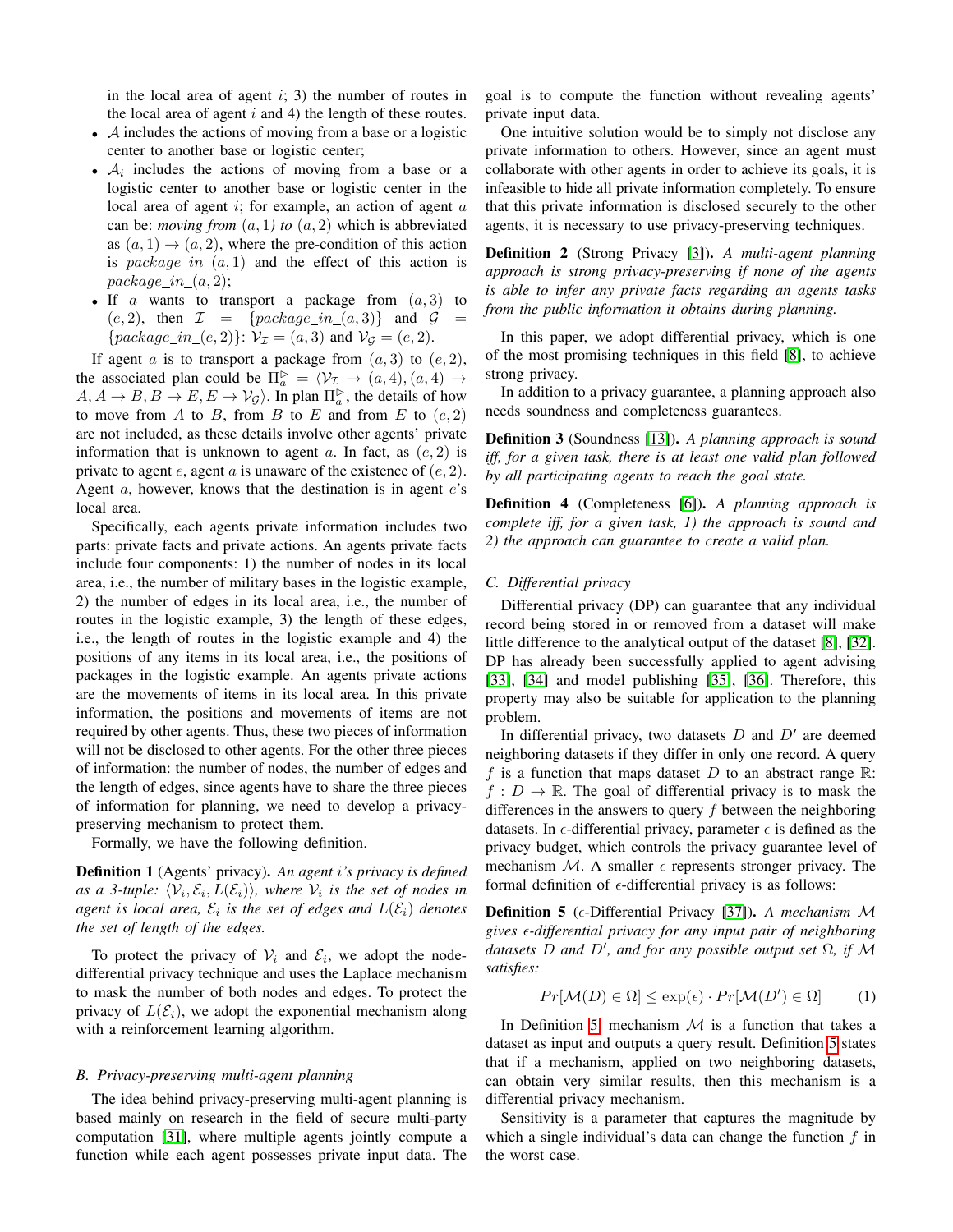**Definition 6** (Sensitivity [\[37\]](#page-14-25)). *For a query*  $f: D \to \mathbb{R}$ *, the sensitivity of* f *is defined as*

$$
\Delta S = \max_{D, D'} ||f(D) - f(D')||_1
$$
 (2)

Two of the most widely used differential privacy mechanisms are the Laplace mechanism and the exponential mechanism. The Laplace mechanism adds Laplace noise to the true answer. We use  $Lap(b)$  to represent the noise sampled from the Laplace distribution with scaling  $b$ .

<span id="page-4-3"></span>Definition 7 (Laplace mechanism [\[37\]](#page-14-25)). *Given a function*  $f : D \to \mathbb{R}$  *over a dataset D, Equation [3](#page-4-1) is the Laplace mechanism that provides the*  $\epsilon$ *-differential privacy [\[37\]](#page-14-25)*.

<span id="page-4-1"></span>
$$
\widehat{f}(D) = f(D) + Lap(\frac{\Delta S}{\epsilon})
$$
\n(3)

Definition 8 (The Exponential Mechanism [\[37\]](#page-14-25)). *The exponential mechanism*  $\mathcal{M}_E$  *selects and outputs an element*  $r \in \mathcal{R}$ with probability proportional to  $exp(\frac{\epsilon u(D,r)}{2\Delta u})$  $\frac{u(D,r)}{2\Delta u}$ ), where  $u(D,r)$ *is the utility of a pair of dataset and output, and*  $\Delta u$  =  $\max_{r \in \mathcal{R}} \max_{D, D':||D-D'||_1 \leq 1} |u(D,r) - u(D',r)|$  is the sensitivity of *utility.*

If a graph is treated as a dataset, a given node in the graph can be interpreted as a record in the dataset. According to Definition [5,](#page-3-0) we can have a similar definition for  $\epsilon$ -nodedifferential privacy as follows.

<span id="page-4-4"></span>**Definition 9** (ε-node-Differential Privacy [\[38\]](#page-14-26)). *A mechanism* M *gives -node-differential privacy for any input pair of neighboring graphs G and G', where G and G' differ by at most one node, and for any possible output set,* Ω*, if* M *satisfies:*

$$
Pr[\mathcal{M}(G) \in \Omega] \le \exp(\epsilon) \cdot Pr[\mathcal{M}(G') \in \Omega] \tag{4}
$$

Node-differential privacy guarantees similar output distributions on any pair of neighboring graphs that differ in one node and the edges adjacent to that node. Thus, the privacy of both nodes and edges can be preserved.

# <span id="page-4-0"></span>V. THE STRONG PRIVACY-PRESERVING PLANNING APPROACH

In this section, we first outline our approach in a general form, then use the aforementioned logistic example to instantiate our approach. A generalized form of our approach is presented in Algorithm [1.](#page-4-2) In Line 5 of Algorithm [1,](#page-4-2) agent  $i$  takes all the available public nodes into account to create a plan. These available public nodes are on the way from the initial state to the goal state and found by agent  $i$  during its searching phase. However, some of these available public nodes are not needed in the final plan. Then, in Line 8, agent  $i$  uses a reinforcement learning algorithm to find the shortest route from the initial state to the goal state, and selects the public nodes on the shortest route to create a plan. The learning is based on the information obtained in Lines 6 and 7.

To instantiate this general approach, we use the logistic example given in Section [III.](#page-2-0) In this example, we assume that 1) all routes in the logistic map are bi-directional; 2) each

# Algorithm 1: The general form of our approach

<span id="page-4-2"></span>1 /\*Take agent  $i \in \mathcal{AG}$  as an example;\*/

- **2 Input**: agent *i*'s local sets:  $V_i$ ,  $\mathcal{E}_i$ ,  $\mathcal{P}_i$ ,  $\mathcal{A}_i$ , and all the public facts and actions; also, the initial state  $\mathcal I$  and the goal state  $\mathcal{G}$ ;
- 3 Output: a complete plan  $\Pi_i^{\triangleright}$  $\int_{i}^{\triangleright}$  from  $\mathcal I$  to  $\mathcal G$ ;
- 4 Agent *i* identifies  $V<sub>T</sub>$  and  $V<sub>G</sub>$  from the initial state  $T$  and the goal state  $G$ , respectively, and initializes plan:  $\Pi_i^{\triangleright} = \langle \mathcal{V}_{\mathcal{I}} \rightarrow \mathcal{V}_{\mathcal{G}} \rangle;$
- 5 Agent *i* searches the goal state, and details plan  $\Pi_i^{\triangleright}$  $\frac{5}{i}$  by adding the available public actions into plan  $\Pi_i^{\triangleright}$  $\mathbb{P}_i$ :  $\Pi_i^{\rhd} = \langle \mathcal{V}_{\mathcal{I}} \to v_j, ..., v_k \to \mathcal{V}_{\mathcal{G}} \rangle$ , where  $\{v_j, ..., v_k\} \subset \mathcal{V}_{Pub};$
- <sup>6</sup> Agent i queries the intermediate agents to request local private facts;
- 7 Each of these intermediate agents obfuscates its local private facts using the differential privacy technique;
- $8$  Agent *i* uses the obfuscated facts to refine the plan by removing unnecessary public actions by means of a reinforcement learning algorithm:

 $\Pi_i^{\rhd} = \langle \mathcal{V}_{\mathcal{I}} \to v_x, ..., v_y \to \mathcal{V}_{\mathcal{G}} \rangle$ , where  $j \leq x, y \leq k$ ;

9 Each action in plan  $\Pi_i^{\triangleright}$  $\sum_{i=1}^{n}$  is further refined by each agent creating a local plan; for example, action  $V_{\mathcal{I}} \to v_x$  is refined by agent  $i$  creating a local plan as

 $\langle \mathcal{V}_{\mathcal{I}} \to v_{i_a}, ..., v_{i_b} \to v_x \rangle$ , where  $\{v_{i_a}, ..., v_{i_b}\} \subset \mathcal{V}_i$ ;

10 Agent  $i$  merges these local plans to form a complete plan:  $\Pi_i^{\rhd} = \langle \mathcal{V}_{\mathcal{I}} \to v_{i_a}, ..., v_{i_b} \to v_x, ..., v_y \to \mathcal{V}_{\mathcal{G}} \rangle$ ; note that the details of local plans, created by intermediate agents, are not shown in plan  $\Pi_i^{\triangleright}$  $\sum_{i}$ , since they contain non-obfuscated private facts belonging to the intermediate agents;

individual agent controls only one local area; and 3) there are no isolated nodes on the map. An agent follows three steps to create a plan:

- Step 1: the agent creates a high-level logistic map;
- Step 2: the agent asks the agents in the intermediate areas to provide route and map information;
- Step 3: the agent uses the received information to create a complete plan.

# *A. Step 1: Creating a high-level map*

In Fig. [1,](#page-2-2) it is supposed that agent  $a$  has a package to transport from  $(a, 2)$  to  $(f, 4)$ . As agent f is not agent a's neighbor,  $a$  must query its neighbors,  $b$ ,  $c$ , and  $d$ , regarding the position of f. Two agents are deemed neighbors if there is at least one logistic center connecting two military bases, such that one of these bases belongs to each of the agents.

In the case that agents,  $b$ ,  $c$  and  $d$ , also do not have  $f$  as a neighbor, they pass this query on to their neighbors, e.g., agent  $e$ . Finally, agent  $f$  is found through agent  $e$ . By using the information acquired while finding agent  $f$ , agent  $\alpha$  can create a high-level logistic map, as shown in Fig. [3.](#page-5-0)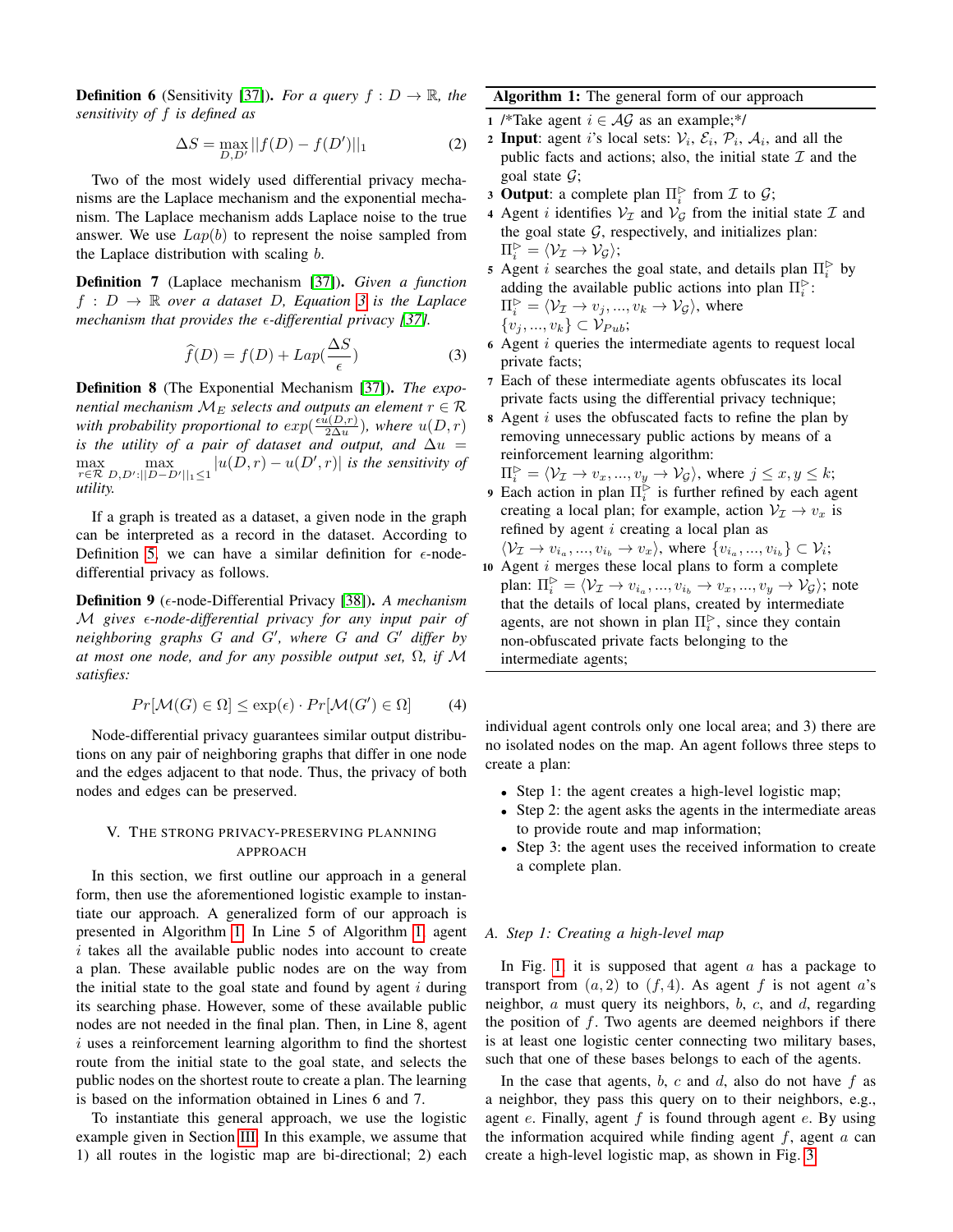

<span id="page-5-0"></span>Fig. 3. A high-level logistic map from agent a's perspective

# <span id="page-5-6"></span>*B. Step 2: Each intermediate agent provides map and route information*

After creating the high-level map, agent  $a$  asks the agents in the intermediate areas to provide route and map information. In Fig. [3,](#page-5-0) the intermediate agents are  $b, c, d$  and  $e$ . To protect the topological privacy of local maps, each intermediate agent uses the Laplace mechanism to obfuscate its local map, i.e., modify the number of bases and routes. Moreover, to protect length privacy, each intermediate agent uses the exponential mechanism, along with a reinforcement learning algorithm, to assign probability distributions over the routes on its obfuscated local map while removing the distance information. Finally, each intermediate agent presents an obfuscated local map, with probability distributions over routes, to agent  $a$ . An example explaining this process is presented below.

<span id="page-5-2"></span><span id="page-5-1"></span>

<span id="page-5-7"></span><span id="page-5-4"></span><span id="page-5-3"></span>Fig. 4. Obfuscation of agent b's local map

In this example, Fig.  $4(a)$  is agent b's local map with route length. Fig. [4\(b\)](#page-5-2) is agent b's obfuscated local map. Referring to the obfuscated local map, agent b calculates the shortest route between logistic centers  $A$  and  $B$ . Then, agent  $b$  marks the probability distributions over the routes, as shown in Fig. [4\(c\).](#page-5-3) Each probability on a route indicates the probability of that route being selected. To guarantee the route length privacy, agent b uses the exponential mechanism to redistribute these probabilities over the routes, as shown in Fig.  $4(d)$ . Agent b then sends Fig.  $4(d)$  to agent a. Finally, agent a receives a map where the topology has been obfuscated and the distance information has been replaced by probability distributions.

*1) Using the Laplace mechanism to obfuscate topologies:* The Laplace mechanism is applied to the statistical information contained in a map. We utilize a  $1K$ -distribution [\[39\]](#page-14-27) to obtain the statistical information. More specifically, the  $1K$ distribution is used to calculate the node degree distribution of a given graph. To describe how the  $1K$ -distribution is utilized for this purpose, we employ the following example. In Fig. [4\(a\),](#page-5-1) the number of nodes with 1 degree is 0; the number of nodes with 2 degrees is 4, (i.e., nodes  $A, B, (b, 4)$  and  $(b, 5)$ ); the number of nodes with 3 degrees is 2, (i.e., nodes  $(b, 2)$ ) and  $(b, 3)$ ; and the number of nodes with 4 degrees is 1, (i.e., node  $(b, 1)$ ). Thus, the 1K-distribution, i.e., the node degree distribution, of Fig. [4\(a\)](#page-5-1) is:  $P(1) = 0$ ,  $P(2) = 4$ ,  $P(3) = 2$ , and  $P(4) = 1$ .

## Algorithm 2: The Laplace mechanism-based obfuscation

- <span id="page-5-5"></span>1 /\*Take agent b as an example\*/
- 2 Input: agent  $b$ 's map (Fig. [4\(a\)\)](#page-5-1);
- 3 **Output**: agent  $b$ 's obfuscated map (Fig. [4\(b\)\)](#page-5-2);
- <sup>4</sup> Use 1K-distribution to obtain the statistical information of  $b$ 's map;
- 5 for  $k = 1$  *to*  $d_{max}$  do

$$
\bullet \quad \boxed{\quad \tilde{P}(k) \leftarrow P(k) + \lceil Lap(\frac{\Delta S \cdot d_{max}}{\epsilon}) \rceil;}
$$

7 Rewire nodes to satisfy each  $\tilde{P}(k)$ ;

The Laplace mechanism-based obfuscation is outlined in Algorithm [2.](#page-5-5) In Line 4, the statistical information of  $b$ 's map is obtained using the  $1K$ -distribution. In Lines 5-6, the Laplace noise is added to each  $P(k)$  in order to randomize the node degree distribution; accordingly the number of nodes now becomes  $\sum_{1 \leq k \leq d_{max}} \tilde{P}(k)$ . Here,  $d_{max}$  is the maximum node degree in a map, and  $d_{max} = 4$  in the example of Fig. [4\(a\).](#page-5-1) After adding Laplace noise, the node degree distribution could be as follows:  $P(1) = 1$ ,  $P(2) = 2$ ,  $P(3) = 5$ , and  $P(4) = 0$ . Next, in Line 7, nodes are rewired to satisfy each  $P(k)$ , where  $k \in \{1, ..., d_{max}\}$ . The node rewiring is carried out using the graph model generator provided in [\[39\]](#page-14-27). After node rewiring is complete, fake routes may be introduced, such as route  $A \rightarrow (b, 6)$  in Fig. [4\(b\).](#page-5-2) The length of a fake route is randomly generated based on the average length of the existing real routes.

The reason why the Laplace mechanism is used here is that our aim is to obfuscate the topology of each agents local map by modifying the degree distribution. Since a degree distribution consists of a set of numbers, the Laplace mechanism is more appropriate here than the exponential mechanism which is mainly used for proportionally selecting an element from a set. It should also be noted at this point that the Laplace mechanism may generate negative numbers. This, however, is not a problem in this paper, as we need both positive and negative Laplace noise to ensure that our approach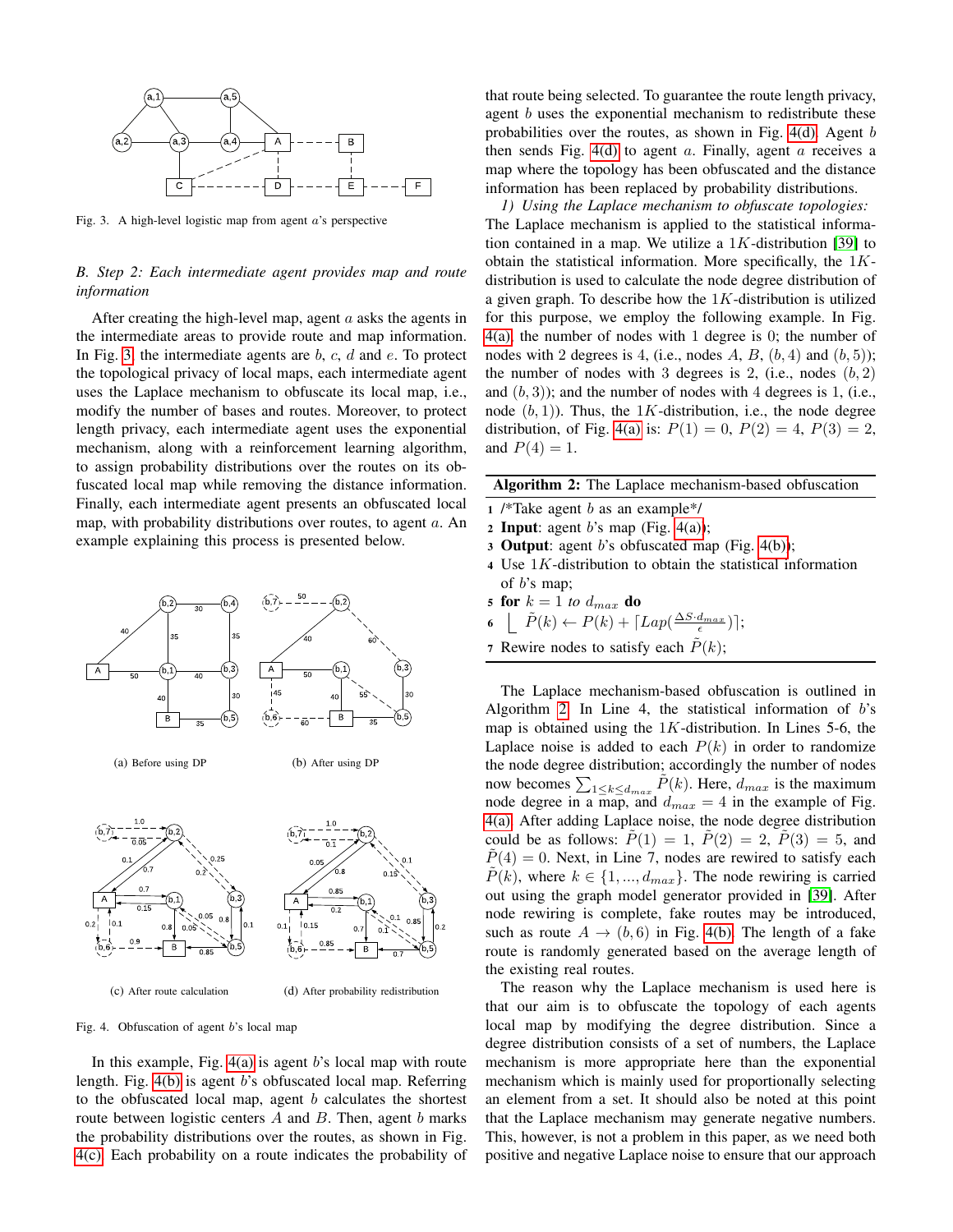satisfies  $\epsilon$ -differential privacy. Moreover, we adopt the Laplace mechanism to add noise to node degree distributions rather than directly adding noise to the number of nodes or edges. By adding noise to node degree distributions, our approach can not only guarantee the node and edge privacy of agents, but also guarantee the connection of an obfuscated graph. The connection of an obfuscated graph is a necessity for the completeness of our planning approach. The detailed theoretical analysis will be given in the next section.

The rationale behind Algorithm [2](#page-5-5) is as follows. According to the definitions of differential privacy, a map is interpreted as a dataset D, while a node on a map is interpreted as a record in a dataset. As with the concept of neighboring datasets, two maps are deemed neighbors if they differ by only one node. Thus, using  $1K$ -distribution to obtain a map's statistical information can be thought of as querying some interesting information from a dataset,  $f(D)$ . If we compare Definition [7](#page-4-3) to Line 6 in Algorithm [2,](#page-5-5) we can see that just as the Laplace mechanism can guarantee the privacy of a dataset, it can also guarantee the privacy of a map. More discussion about the preservation of privacy will be provided in the next section.

In Algorithm [2,](#page-5-5)  $\Delta S$  represents the sensitivity of the degree distribution in a map. The value of  $\Delta S$  is determined by the maximum change in degree distribution when a node is added into or removed from the map. For example, in Fig. [4\(a\),](#page-5-1) the degree scaling is from 1 to 4:  $P(1)$ ,  $P(2)$ ,  $P(3)$ ,  $P(4)$ . According to Algorithm [2,](#page-5-5) Line 6, when a node is added into or removed from the map, one of the four values,  $P(1), P(2), P(3), P(4),$  will be incremented or decremented by 1. Thus, the maximum change of degree distribution is 1, i.e.,  $\Delta S = 1$  in Algorithm [2.](#page-5-5)

*2) Using reinforcement learning to compute probability distributions:* In a local area, such as the one in Fig. [4\(a\),](#page-5-1) there is a set of local military bases and logistic centers, along with a set of routes connecting these bases and centers. As discussed in Section [IV,](#page-2-1) in the Graph-STRIPS model, V and  $\mathcal E$  can be used to represent the topology of a map. Accordingly, we use  $V$  to represent the military bases and logistic centers, while  $\mathcal E$  is used to denote the set of routes connecting these bases and centers. Specifically, in Fig. [4\(a\),](#page-5-1)  $\mathcal{V}_b = \{ (b, 1), (b, 2), (b, 3), (b, 4), (b, 5) \}, \text{ and } \mathcal{E}_b = \{ A \sim$  $(b, 1), A \sim (b, 2), ..., (b, 1) \sim B, (b, 5) \sim B$ . Moreover, different bases or centers will have different routes available to them. For example, in base  $(b, 1)$ , there are four available routes:  $\mathcal{E}_{(b,1)} = \{(b,1) \sim A, (b,1) \sim (b,2), (b,1) \sim$  $(b, 3), (b, 1) \sim B$ . Furthermore, in center A, there are two available routes:  $\mathcal{E}_A = \{A \sim (b, 1), A \sim (b, 2)\}.$ 

The reinforcement learning algorithm is outlined in Algorithm [3.](#page-6-0) In Line 4, agent b proportionally initializes probability distributions over actions, where each action indicates the selection of a route. The initialization is based on the lengths of the routes. For example, in Fig. [4\(b\),](#page-5-2) the probability distribution over routes  $A \sim (b, 1)$  and  $A \sim (b, 6)$  can be initialized as  $\frac{4}{9}$  and  $\frac{5}{9}$ , respectively. In Line 5, agent b initializes the Q-value of each route; here, the Q-value is an indication of how good a route is. In this algorithm, the initial Q-value of a route is set based on the length of the route, such that a shorter route is allocated a higher Q-value. For example,

## Algorithm 3: The reinforcement learning algorithm

- <span id="page-6-0"></span><sup>1</sup> /\*Take agent b as an example\*/
- 2 Input: agent  $b$ 's obfuscated map (Fig. [4\(b\)\)](#page-5-2);
- <sup>3</sup> Output: agent b's obfuscated map with probability distributions (Fig.  $4(c)$ );
- 4 Initialize probability distributions;
- 5 Initialize the Q-value of each route;
- 6 Initialize the current position:  $v \leftarrow A$ ;
- 7 while  $v \neq B$  do
- 8 Agent b selects a route,  $e$ , based on the probability distribution  $\boldsymbol{\pi}(v) = \langle \pi(v, e_1), ..., \pi(v, e_n) \rangle$ , where  $e \in \mathcal{E}_v = \{e_1, ..., e_n\};$ 9  $r \leftarrow \mathcal{R}(v, e);$ 10  $Q(v, e) \leftarrow (1$  $Q(v',e_i)];$

$$
\mathcal{C}(v, e) \leftarrow (1 - \alpha) \mathcal{C}(v, e) + \alpha [1 + \gamma m a x_{e_i} \mathcal{C}(v, e_i)],
$$

$$
\boxed{\quad \overline{r} \leftarrow \sum_{e_i \in \mathcal{E}_v} \pi(v, e_i) Q(v, e_i);}
$$

- 11  $\begin{cases} 1 \leq \sum_{e_i \in \mathcal{E}_v} \pi(v, e_i) Q(v, \\ \text{for each route } e_i \in \mathcal{E}_v \text{ do} \end{cases}$
- 13  $\pi(v, e_i) \leftarrow \pi(v, e_i) + \zeta(Q(v, e_i) \overline{r});$
- 14  $\pi(v) \leftarrow Normalise(\pi(v));$
- 15  $v \leftarrow v'$ ;

 $11$ 

<sup>16</sup> Agent b marks the learned probability distributions over the routes;

in Fig. [4\(b\),](#page-5-2) the initial Q-value of route  $A \sim (b, 1)$  can be set to  $\frac{100}{50}$  = 2, while the initial Q-value of route  $A \sim (b, 6)$  can be set to  $\frac{100}{40} = 2.5$ . In Line 6, agent b sets the initial position to  $A$  and the destination to  $B$ . This setting is based on the fact that, as an intermediate agent, agent  $b$  will help agent  $a$ to transport the package from  $A$  to  $B$ .

Regarding the loop, in Line 8, agent  $b$  selects a route  $e$  based on the probability distribution over the available routes in base v. After taking route e, agent b receives a reward  $r$  (Line 9), which is inversely proportional to the route length. For example, in Fig. [4\(b\),](#page-5-2)  $r(A \sim (b, 1))$  and  $r(A \sim (b, 6))$  can be set to 4 and 5, respectively. The reward  $r$  is used to update the Q-value of route  $e$  in base  $v$  (Line 10). This update is based on: 1) the current Q-value of e in base v,  $Q(v, e)$ ; 2) the maximum Q-value of the routes in new base v',  $max_{e_i} Q(v', e_i)$ ; 3) the  $e_i \in \mathcal{E}_{i'}$ 

immediate reward r; and 4) a learning rate  $\alpha$  and a discount rate  $\gamma$ . In the next step, the updated Q-value and the probability distribution are used to compute the average reward  $\bar{r}$  (Line 11), where  $\mathcal{E}_v$  is the set of available routes in base v. In Lines 12 and 13, the probability of selecting each route  $i \in \mathcal{E}_v$  is updated. This update is based on: 1) the current probability of each route being selected  $\pi(v, e_i)$ ; 2) the current Q-value of each route  $Q(v, e_i)$ ; 3) the average reward  $\overline{r}$ ; and 4) a learning rate  $\zeta$ . In Line 14, the updated probability distribution is normalized to be valid, meaning that for each  $i \in \mathcal{E}_v$ ,  $0 < \pi(v, e_i) < 1$  and  $\sum_{e_i \in \mathcal{E}_v} \pi(v, e_i) = 1$ . In Line 15, the new base,  $v'$ , is set as the current base. The above steps are iterated over until the goal state is reached. Finally, in Line 16, agent b marks each of the routes with the learned probability distributions.

*3) Using the exponential mechanism to redistribute probabilities:* After using the reinforcement learning algorithm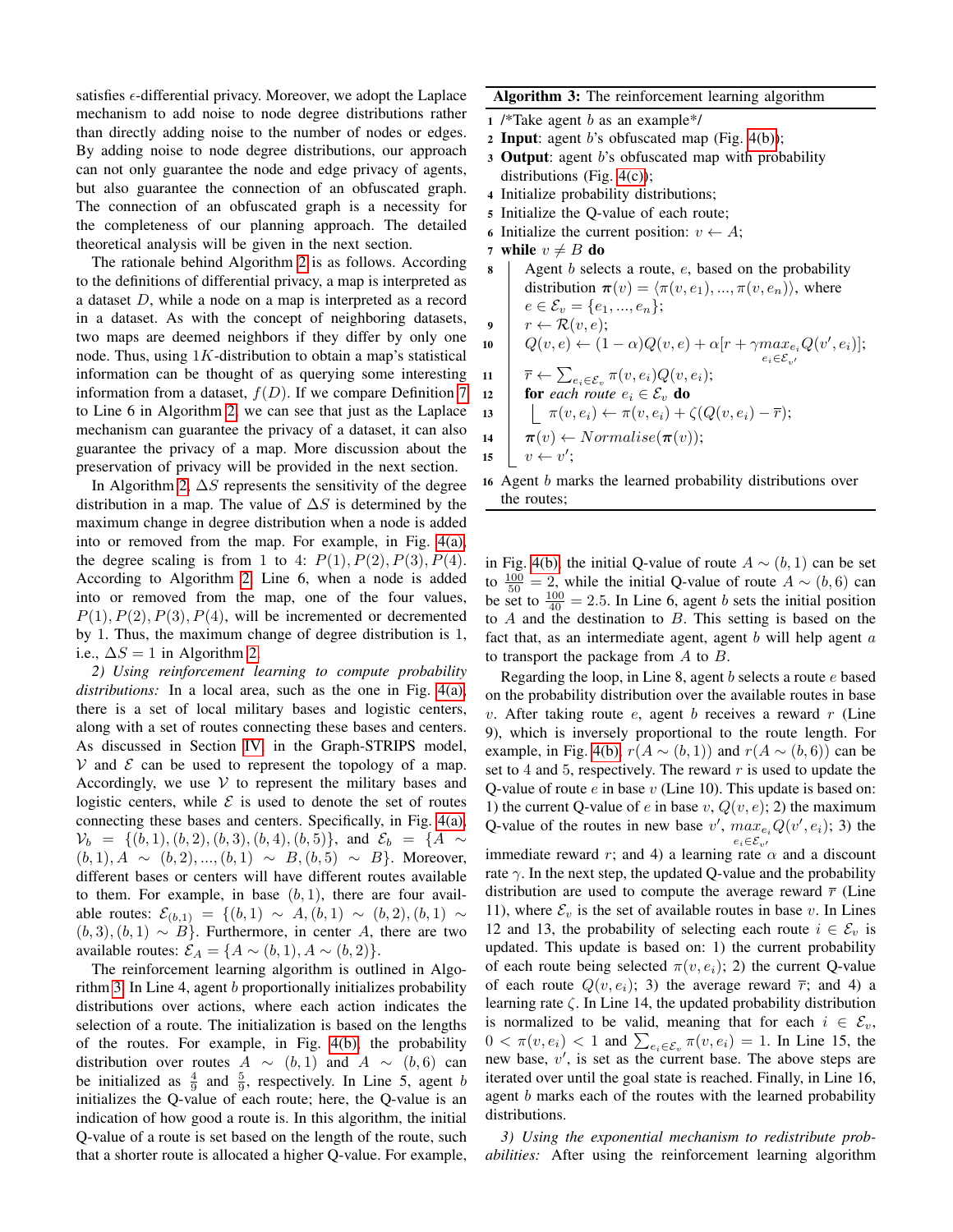to replace distance information with probability distributions, agents' local distance information can be hidden. Hiding distance information can reduce the risk of leaking this information but cannot guarantee the privacy preservation of this information. Therefore, we adopt the exponential mechanism to redistribute probabilities.

We use an example to explain how to use the exponential mechanism to redistribute probabilities. Suppose a node in a local map has two adjacent edges, x and y, and the probabilities of selecting  $x$  and  $y$  are 0.7 and 0.3, respectively. Based on the definition of exponential mechanism, the exponential mechanism selects and outputs an element  $r$  with probability proportional to  $exp(\frac{\epsilon u_r}{2\Delta u})$ , where  $\epsilon$  is the privacy budget,  $u_r$ is the utility of selecting r and  $\Delta u$  is the sensitivity of utility. If we set the utility of selecting a route to be the probability of selecting that route, then we have:  $u_x = 0.7$  and  $u_y = 0.3$ , and in this setting,  $\Delta u = 1$ . Then, if we set  $\epsilon = 2$ , we have  $exp(\frac{\epsilon u_x}{2\Delta u}) = 2.014$  and  $exp(\frac{\epsilon u_y}{2\Delta u}) = 1.350$ . Finally, the probabilities of selecting x and y become  $\frac{2.014}{2.014+1.350} = 0.6$ and  $\frac{1.350}{2.014+1.350}$  = 0.4, respectively. The above process is performed on each node in the local map.

Another simple way to preserve the distance information privacy is to let each agent use the Dijkstra's algorithm [\[40\]](#page-14-28) to compute the shortest route length between two logistic centers in its local area and add a Laplace noise to that length. However, other agents may still get an approximate idea about the route length. For example, after adding a Laplace noise, the route length changes from 100 to 105. Although other agents cannot deduce the real length, they can still guess that the real length must be near 105. In some situations, e.g., the military logistic example, an approximate length is good enough for other agents. By contrast, if an agent uses reinforcement learning and shares only probabilities, other agents cannot obtain even an approximate length. This idea is based on the spirit of federated learning by allowing agents to share only parameters [\[41\]](#page-14-29). In federated learning, to protect each clients training data privacy, each client only sends the model parameters, trained based on her private data, to the server. The server, thus, has only clients' model parameters without any clients' private data.

## *C. Step 3: Creating a complete plan*

After receiving obfuscated local maps from intermediate agents, agent  $a$  creates a logistic map by combining these obfuscated local maps, as shown in Fig. [5.](#page-7-0) On each obfuscated local map, although both real and fake nodes and edges are involved, agent  $a$  is unable to determine whether a given node or edge is real. More detailed discussion on this matter will be presented in Section [VI.](#page-8-0)

Next, agent *a* uses a reinforcement learning algorithm to calculate the length of the route between each pair of connected logistic centers, e.g.,  $A \rightarrow B$ ,  $B \rightarrow E$  and so on. The reinforcement learning algorithm is similar to Algorithm [3.](#page-6-0) Since agent  $\alpha$  is only provided with probability distributions about the other areas, agent  $a$  must generate the distance information itself based on the probability distributions. Agent a relates the probabilities to the distance based on the average



<span id="page-7-0"></span>Fig. 5. A logistic map created by obfuscated local maps

route length in agent as local area. For example, in Fig. [5,](#page-7-0) the probabilities of selecting routes  $A \sim (b, 1)$  and  $A \sim (b, 6)$ are 0.7 and 0.2, respectively. If the average route length in agent  $as$  local area is 45, agent  $a$  can simply set the distances from A to  $(b, 1)$  and A to  $(b, 6)$  to 20 and 70, respectively, whose average is 45. Here, we operate under the assumption that there are no significant differences between the average route length in each local area.

After agent a calculates the length of the shortest route between each pair of connected logistic centers (as shown in Fig. [6\)](#page-7-1), the shortest route from the origin to the destination can also be obtained. It is clear at this point that this calculation is not very accurate, as it is based on estimated length. However, the aim of this calculation is not to find the real shortest route, rather to select the intermediate agents which are located on the shortest route. In Fig [6,](#page-7-1) the agents on the shortest route are:  $b$ ,  $e$  and  $f$ .



<span id="page-7-1"></span>Fig. 6. A high-level map featuring relative distances from agent a's perspective

The final plan, thus, can be expressed as  $\Pi_a^{\rhd} = \langle \mathcal{I} \rangle \rightarrow$  $(a, 3) \rightarrow (a, 4) \rightarrow A \rightarrow B \rightarrow E \rightarrow F \rightarrow \mathcal{G}$ , where  $\mathcal{I} = \{package\_in(a, 2)\}$  and  $\mathcal{G} = \{package\_in_1(f, 4)\}.$ In this plan,  $\mathcal{I} \rightarrow (a, 3) \rightarrow (a, 4) \rightarrow A$  is the local plan formulated and carried out by agent  $a$ . At logistic center  $A$ , agent  $a$  gives its package to agent  $b$ , which makes a local plan to transport the package to logistic center  $B$ . At center  $B$ , agent  $e$  takes control of the package and devises a local plan to deliver the package to logistic center  $F$ . Finally, agent  $f$ picks up the package at center  $F$  and makes a local plan to transfer the package to  $(f, 4)$ .

## *D. A simplification of the proposed approach*

In some situations, if the distance information is not private, we can let logistic centers do the routing planning and consider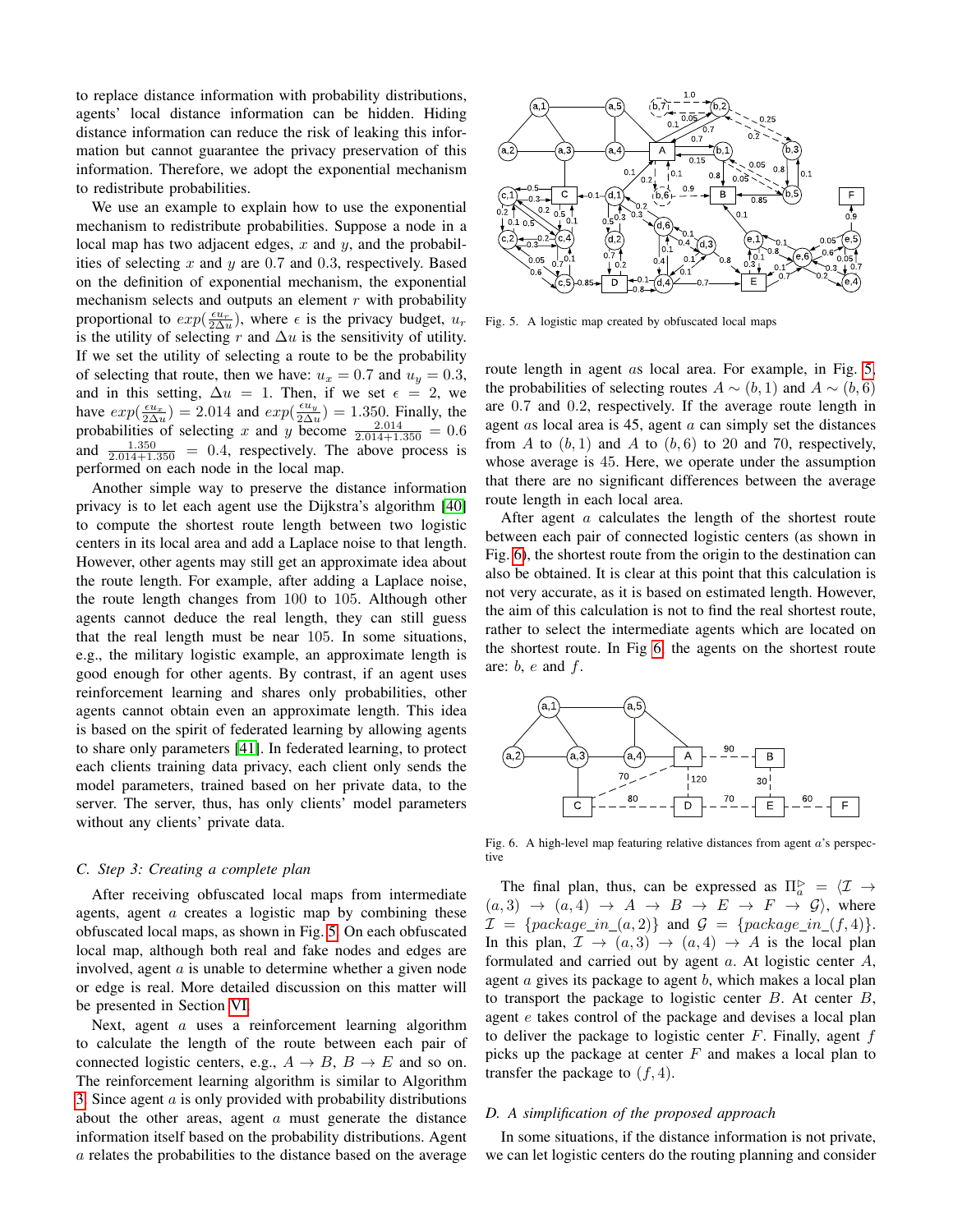the routing only between logistic centers. Each logistic center can directly communicate with the agent that is connected with the logistic center. As the distance information is not private, each logistic center is also aware of the local routing information within the agent. Compared with the proposed approach, this simplified approach can 1) significantly reduce the problem complexity; and 2) enable agents to obtain accurate distance information for further calculation. and 3) fully hide the topology information belonging to each agent from other agents.

A typical example is daily logistic, where the distance information between two public places do not need to be hidden. In daily logistic, packages are transported from their starting points to their destinations across multiple states or provinces. Here, the distance among states/provinces is not a privacy concern and can be considered as public information. The simplified version of our approach can be applied to this example. Each state/province is assumed to have a logistic center. To transport a package, the logistic center at the starting point utilizes the accurate distance information among states/provinces to make an optimal global plan. Then, each logistic center in the global planning path conducts the local routing planning.

#### VI. THEORETICAL ANALYSIS

#### <span id="page-8-0"></span>*A. Soundness analysis*

## <span id="page-8-1"></span>Theorem 1. *The proposed approach is sound.*

*Proof.* We prove this theorem by considering one task, e.g., delivering one package in the logistics example. In Step 1 of our approach, we start from the initial agent which has a task to complete and initializes a plan, each queried agent sets up a link to the querying agent. Thus, all the queried agents are reachable. If a goal agent is identified whose private facts include the goal state, there must be at least one plan connecting the initial agent to the goal agent through some or all of the queried agents.

#### *B. Completeness analysis*

<span id="page-8-2"></span>Lemma 1. *Obfuscating local maps does not affect the completeness of the proposed approach.*

*Proof.* In Step 2 of our approach, each intermediate agent obfuscates its local map by adding and/or removing nodes and/or edges (see Algorithm [2\)](#page-5-5). During the obfuscation process, Laplace noise is added to the node degree distribution of the local map:  $P(1)$ , ...,  $P(d_{max})$ . As  $P(0)$  is not counted, isolated nodes will not be created. Moreover, as the obfuscated map is undirected, it can be guaranteed that the obfuscated map will be connected. Hence, there must be at least one route between the two logistic centers on the local map. Since this property is common to the local maps of all intermediate areas, there must be at least one route from the initial area to the goal area via intermediate logistic centers. Thus, the completeness is not affected.  $\Box$ 

*Proof.* Step 1 of our approach guarantees that a goal agent can be found. According to Theorem [1,](#page-8-1) there must be at least one plan connecting the initial agent to the goal agent. We now need only to prove that our approach is capable of finding at least one of these plans.

According to Lemma [1,](#page-8-2) there is at least one route from the initial area to the goal area. One of these routes can be treated as a high-level plan, which can be identified using Algorithm [3.](#page-6-0) Based on the high-level plan, each intermediate agent creates a local plan (Step 3). Given that each agent is honest<sup>[1](#page-8-3)</sup>, each local plan is valid, which ensures that the two logistic centers in the local area will be connected. Therefore, a high-level plan and a set of local plans constitute a complete plan.  $\Box$ 

## *C. Privacy-preserving analysis*

# <span id="page-8-4"></span>Theorem 3. *The proposed planning approach satisfies differential privacy.*

*Proof.* To analyze the privacy guarantee, we apply two composite properties of the privacy budget: the sequential and the parallel compositions [\[42\]](#page-14-30). The sequential composition determines the privacy budget  $\epsilon$  of each step when a series of private analysis are performed sequentially on a dataset. The parallel composition corresponds to the case in which each private step is applied to disjoint subsets of a dataset. The ultimate privacy guarantee depends on the step which has the maximal  $\epsilon$ .

In the proposed approach, the Laplace mechanism and the exponential mechanism consumes the privacy budget. In the Laplace mechanism in Algorithm [2,](#page-5-5) the Laplace noise sampled from  $Lap(\frac{\Delta S \cdot d_{max}}{\epsilon})$  is added in  $d_{max}$  steps. At each step, the Laplace mechanism consumes the  $\frac{\epsilon}{d_{max}}$  privacy budget; thus for each step, Algorithm [2](#page-5-5) satisfies  $\frac{d_{max}}{d_{max}}$ -differential privacy. By using the sequential composition property, we can conclude that at a total of  $d_{max}$  steps, the Laplace mechanism consumes the  $d_{max} \cdot \frac{\epsilon}{d_{max}} = \epsilon$  privacy budget, meaning that Algorithm [2](#page-5-5) satisfies  $\epsilon$ -differential privacy. By comparing Definition [5](#page-3-0) with Definition [9,](#page-4-4) since the Laplace mechanism can guarantee the data record privacy of a dataset, it can also guarantee the node-privacy of a graph.

The exponential mechanism is used to redistribute probabilities on each agent's local graph. For a given node in a local graph, suppose the node has  $k$  adjacent edges. Then, the exponential mechanism will be used  $k$  times. If we set privacy budget for this node to be  $\frac{\epsilon}{k}$ , based on the sequential composition property, the privacy consumption of this node is  $\epsilon$ . Thus, the probability redistribution on the adjacent edges of this node satisfies  $\epsilon$ -differential privacy. When this method is used on every node, based on the parallel composition property, the probability redistribution on this local graph satisfies  $\epsilon$ -differential privacy.

Since the Laplace mechanism and the exponential mechanism are used by each agent, each agent is guaranteed  $\epsilon$ differential privacy. Although an environment may contain

Theorem 2. *The proposed approach is complete.*

<span id="page-8-3"></span><sup>1</sup>It is a common assumption in privacy-preserving multi-agent planning that agents are honest but curious about others' private information [\[3\]](#page-13-2).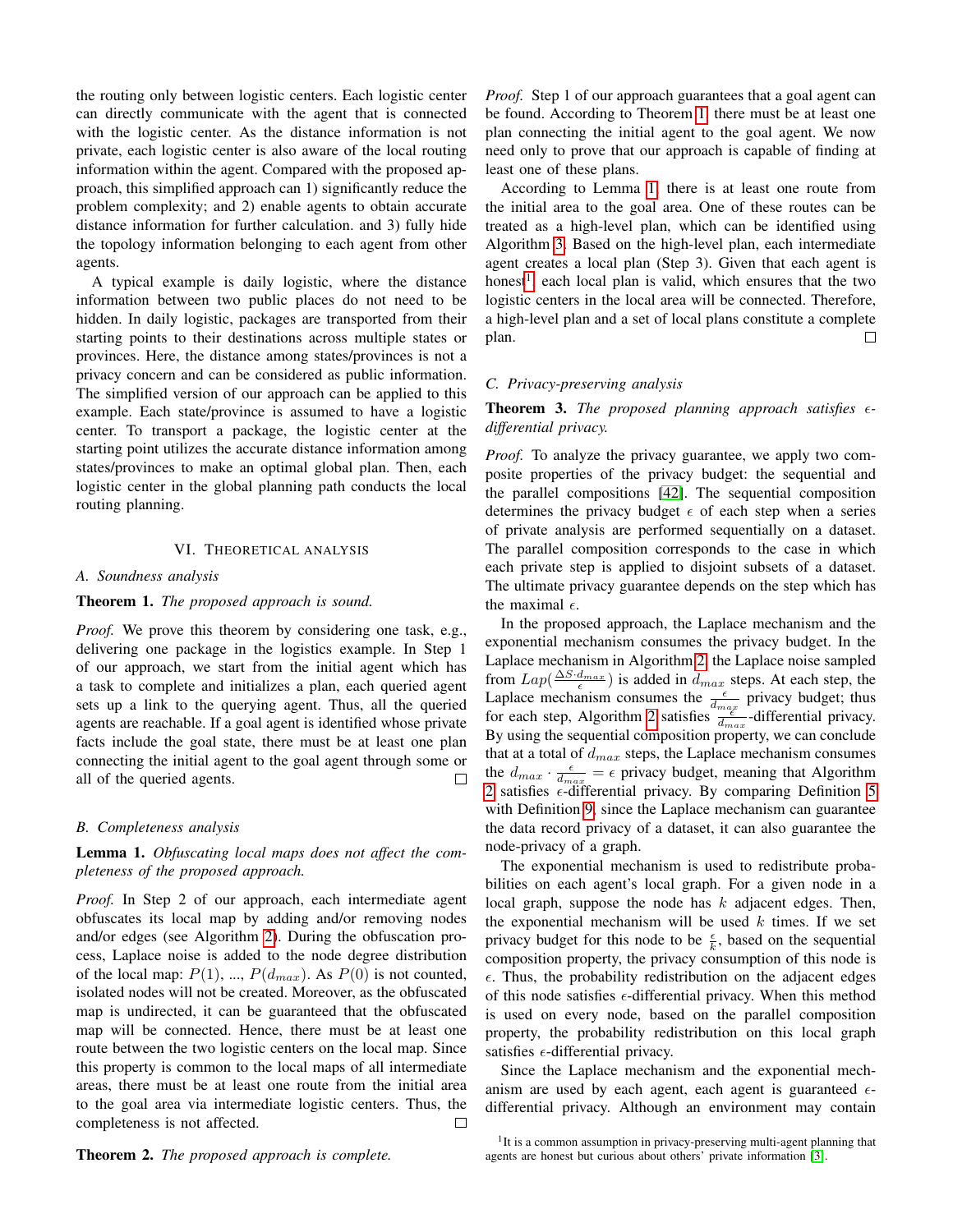multiple agents, each agent maintains a local area, and these local areas are disjoint with each other. Since each agent is guaranteed  $\epsilon$ -differential privacy, according to the parallel composition property, the proposed approach satisfies  $\epsilon$ differential privacy.

Remark 1: In Algorithm [2,](#page-5-5) Laplace noise is used to randomize the node degree distribution. This implies that both the number of nodes and the number of edges in a local map will be perturbed. Since the topology of a map consists of nodes and edges, perturbing the numbers of nodes and edges incurs perturbation of the topology. Accordingly, as Algorithm [2](#page-5-5) satisfies differential privacy, the perturbation of the topology of a map also satisfies differential privacy.

<span id="page-9-0"></span>Corollary 1. *No agent is able to conclude anything about the existence of any subset of*  $\lceil \frac{\Delta S \cdot d_{max}}{\epsilon} \rceil$  nodes in another agent's *map.*

*Proof.* In Algorithm [2,](#page-5-5) the Laplace noise is sampled from  $Lap(\frac{\Delta S \cdot d_{max}}{s})$ , meaning that the expected amount of noise is  $\frac{\Delta S \cdot d_{max}}{\epsilon}$ . As this noise is used to change the number of nodes in a map (recall Lines 5-6 in Algorithm [2\)](#page-5-5), the expected number of nodes that will be changed is  $\lceil \frac{\Delta S \cdot d_{max}}{\epsilon} \rceil$ . Therefore, any subset of  $\lceil \frac{\Delta S \cdot d_{max}}{\epsilon} \rceil$  nodes could be fake nodes. According to Definition [9](#page-4-4) and Theorem [3,](#page-8-4) since Algorithm [2](#page-5-5) can guarantee the node-privacy of a graph, an agent will be unable to distinguish real from fake statistical information between two neighboring graphs, e.g., the number of real nodes. This means that an agent cannot determine whether or not a node is fake. Hence, the existence of any subset of  $\lceil \frac{\Delta S \cdot d_{max}}{\epsilon} \rceil$  nodes in an agent's map cannot be concluded by any other agents.  $\Box$ 

Remark 2: From Corollary [1,](#page-9-0) in the Laplace mechanism in Algorithm [2,](#page-5-5) the value of  $\epsilon$  controls the granularity of privacy, given that the values of  $\Delta S$  and  $d_{max}$  have been fixed. A smaller  $\epsilon$  implies a stronger privacy guarantee. However, a smaller  $\epsilon$  also introduces a larger amount of noise. The increase of the amount of noise reduces the usability of a map. Thus, the value of  $\epsilon$  should be carefully set.

Remark 3: Similar to the Laplace mechanism, in the exponential mechanism, the value of  $\epsilon$  has a huge impact on probability redistribution results. Given that a node has  $k$  adjacent edges and the probabilities of selecting the  $k$  edges are  $u_1, ..., u_k$ , if we set  $\epsilon = 0$ , the probability of selecting each edge will equally become  $\frac{1}{k}$ ; if we set  $\epsilon \to +\infty$ , probability  $u_m$  becomes 1 and others become 0, where  $u_m =$  $max\{u_1, ..., u_k\}$ . In addition to the two extreme situations, there is a median situation which is that the redistributed probabilities are identical to the original probabilities:  $u'_1$  =  $u_1, ..., u_k' = u_k$ . Based on the computation method described in Section [V-B,](#page-5-6) each probability  $u'_i$ ,  $1 \le i \le k$ , is computed as:

$$
u'_{i} = \frac{\exp(\frac{\epsilon u_{i}}{2\Delta u})}{\sum_{1 \leq j \leq k} \exp(\frac{\epsilon u_{j}}{2\Delta u})}.
$$
 (5)

Let each  $u'_i = u_i$ , we have k equations.

$$
\left\{\begin{array}{l}\frac{exp(\frac{\epsilon u_1}{2\Delta u})}{\sum_{1\leq j\leq k}exp(\frac{\epsilon u_j}{2\Delta u})}=u_1,\\...,\\ \frac{exp(\frac{\epsilon u_k}{2\Delta u})}{\sum_{1\leq j\leq k}exp(\frac{\epsilon u_j}{2\Delta u})}=u_k.\end{array}\right.
$$

In our problem,  $\Delta u = 1$ . By solving the k equations, we have that

$$
\epsilon_i = \frac{2(k \cdot ln(u_i) - \sum_{1 \le j \le k} ln(u_j))}{k \cdot u_i - \sum_{1 \le j \le k} u_j},
$$

where  $1 \leq i \leq k$ . Thus, in applications, on one hand, these values of  $\epsilon$  should be avoided, as they will make the redistributed probabilities identical to the original probabilities, which cannot offer any privacy preservation. On the other hand, the values of  $\epsilon$  should be set close to these values to guarantee the usability of the redistributed probabilities.

Theorem 4. *The proposed planning approach can strongly preserve agents' privacy.*

*Proof.* As defined in Section [IV-A,](#page-2-4) an agent's private information includes 1) the number of nodes in an agent's local area, 2) the number of edges in the local area, 3) the length of these edges, 4) the positions of any items in the local area and 5) the movements of any items in the local area. To prove this theorem, we only need to prove that the private information possessed by an agent cannot be inferred by another agent. First, according to Theorem [3](#page-8-4) and Corollary [1,](#page-9-0) the proposed planning approach satisfies  $\epsilon$ -differential privacy and guarantees the privacy of any subset of  $\lceil \frac{\Delta S \cdot d_{max}}{\epsilon} \rceil$  nodes in an agent's local area. By properly setting the value of  $\epsilon$ , the privacy of all nodes and edges in an agent's local area can be preserved. Therefore, the privacy of the number of nodes and edges of an agent's local area will also be preserved. Second, our approach dictates that the length information in a local area is replaced by probability distributions (recall Fig. [4\)](#page-5-7). Also, these probabilities are redistributed using the exponential mechanism. Thus, the length information is strictly hidden. Therefore, an agent cannot infer the real length of any individual edge in another agent's local area. Third, since the privacy of any node or edge in an agent's local area has been preserved, the positions and movements of items have also been preserved. Based on the definition of strong privacy (Definition [2\)](#page-3-1), the proposed approach can strongly preserve agents' privacy.  $\Box$ 

#### *D. Communication analysis*

Let us suppose that there are  $m$  logistic centers. Each logistic center,  $i$ , has a capacity,  $lc_i$ , which is the maximum number of agents that can share the logistic center. Accordingly, we derive the following theorem:

<span id="page-9-1"></span>Theorem 5. *In Step 1, the upper bound of the number of communication messages used to find a goal agent is*  $\sum_{1 \leq i \leq m}$ lc<sub>i</sub>.

*Proof.* In our approach, each agent is only aware of the existence of its own neighbors. This means that 1) each agent

 $\Box$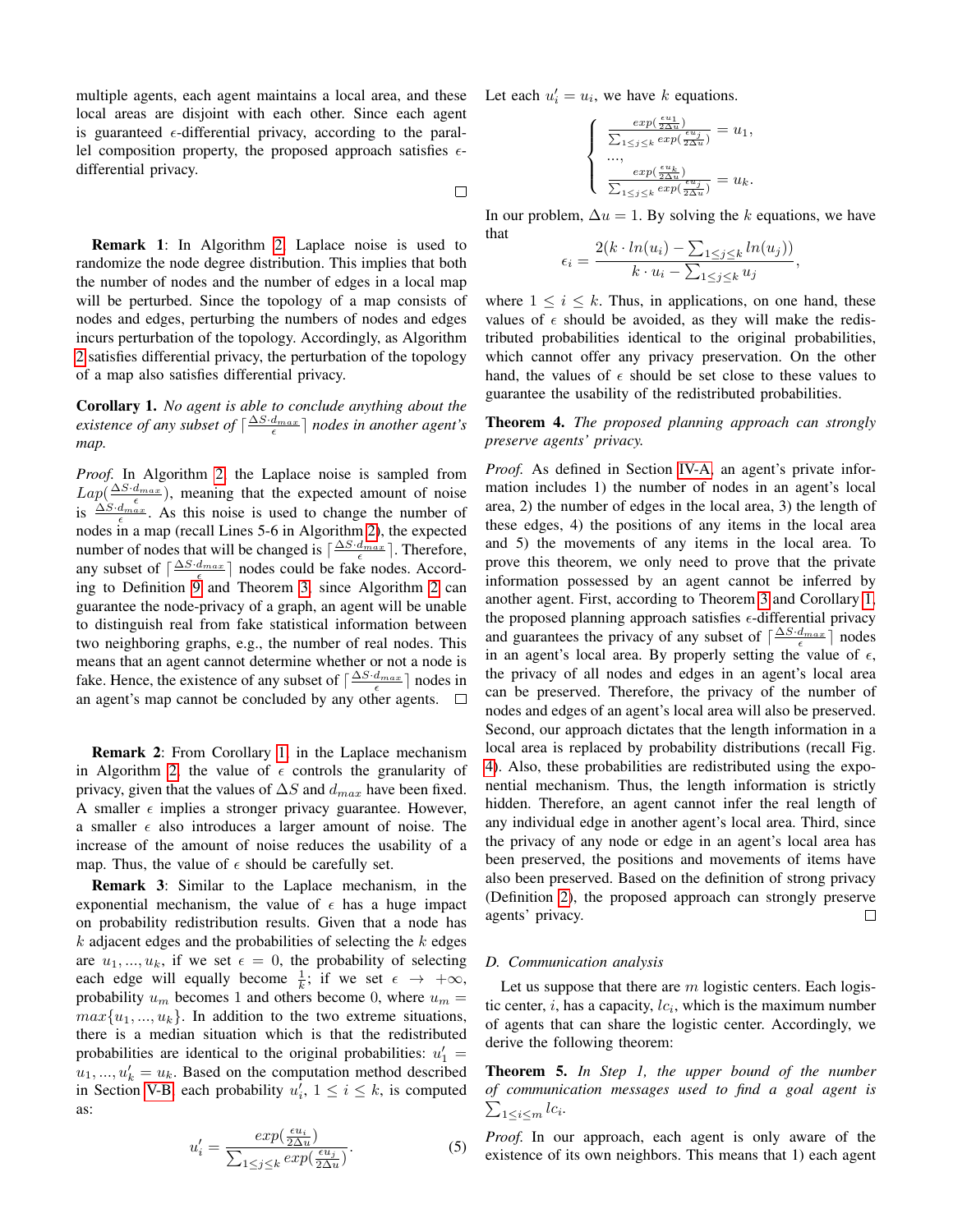does not know how many neighbors any other agent has, and 2) each agent is not aware of how far away the goal agent is.

As the information regarding logistic centers is public, all agents know the capacity of each logistic center. Thus, to guarantee that the query message is able to reach the goal agent, an agent must assume that 1) each logistic center is using up its capacity, and 2) the goal agent is located in the most distant area. In this situation, the number of generated communication messages is  $\sum_{1 \le i \le m} lc_i$ .

Remark 4: Theorem [5](#page-9-1) describes the communication overhead in the worst case. However, as time progresses, this communication overhead can be significantly reduced. This is because an agent memorizes the plans that it has previously created, meaning that an agent memorizes the routes to goal agents. Thus, in the future, an agent can simply exploit a route previously determined to reach a goal agent without the need for communication. Even if an agent decides to explore a new route, the communication overhead can be limited by setting the maximum number of query messages during the finding process. The maximum number of query messages is set to be identical to the number of messages used to find the same goal agent last time. Formally, we have the following corollary:

# Corollary 2. *As time progresses, the communication overhead of each agent monotonically decreases.*

*Proof.* Every time an agent explores a new route to a goal agent, the maximum number of query messages is set to be equal to the number of messages used to find the same goal agent last time. As each agent memorizes only the shortest routes to goal agents, only routes that are shorter than these memorized routes will be taken by each agent. This means that the number of request messages currently being used must be fewer than or equal to the number used previously. Thus, the communication overhead of each agent monotonically decreases. П

In our approach, the setting of the communication budget C can be controlled by the privacy budget  $\epsilon$ . In a multiagent system, each agent k sets  $\epsilon/C$  as their privacy budget and ceases to communicate when  $\epsilon$  is used up. When  $C > \sum_{1 \leq i \leq m} lc_i$ , the system can guarantee that all communication steps will be completed. However, a large amount of noise will be added to the system under these circumstances. When  $C < \sum_{1 \le i \le m} lc_i$ , the system is likely to stop before finishing the communication steps. However, the noise added to the system will be limited. When  $C = \sum_{1 \leq i \leq m} lc_i$ , the system will stop when all communication steps have been completed. Therefore, by adjusting the privacy budget  $\epsilon$  and the communication budget  $C$ , the communication overhead of a multi-agent system can be controlled.

# <span id="page-10-0"></span>VII. APPLICATION OF OUR APPROACH TO OTHER DOMAINS

This section illustrates how our approach can be applied to three other domains: networks, air travel, and rovers.

# *A. Packet routing in networks*

In a network, nodes often transmit packets between each other. These nodes may belong to different areas, which are connected by routers or access points. In this domain, a router or access point can be thought of as similar to an agent, which manages a corresponding area. In a given area, the information possessed by each node, e.g., its load and performance, is private to the agent. Moreover, the number of nodes in an area and their communication links are also private to the agent. Thus, the agents expect that their privacy will be preserved.

As each node has only a limited range of communication, when a node transmits a packet to another node, the packet may be relayed multiple times by intermediate nodes before reaching its destination. Since it is highly desirable that nodes receive packets in a timely manner, the transmission must be efficient so that huge delays can be avoided. The proposed approach can be applied to create efficient plans for packet routing.

## *B. Airplane transport*

The airplane transport problem consists of a set of planes and airports. Moreover, the travel map is partitioned into a set of areas. In the real world, each area can be thought of as a country. Therefore, the planes and airports located in a given area are private to the area air traffic controller. Clearly, each area controller wants to preserve information regarding the status and number of planes and airports in their area as private information.

The airports located on the boundary of two areas are public. The goal is to transport passengers between airports. In this problem, each area controller can be thought of as an agent. When a plane travels from one airport to another, as the plane has only limited fuel, passengers may be transferred multiple times on their way to their destination. Moreover, both area controllers and passengers would clearly prefer the plane to reach its destination as quickly as possible. Thus, an efficient privacy-preserving planning approach is required. The proposed approach can be applied to create efficient plans for passenger transport.

## *C. Rover exploration*

This domain models Mars exploration rovers. Each rover can be thought of as an agent. The goal of these rovers is to collect samples. Each rover has its own private sets of targets and reachable locations. These targets and reachable locations can be thought of as private facts in our planning model, the privacy of which must be preserved.

Each rover collects samples in its reachable locations. When a rover needs to transmit the samples it has collected to another rover, these samples may have to be transmitted by intermediate rovers in the interim, as the number of locations reachable by each rover is limited. Since samples may decay as time progresses, it is desirable for the rovers to transmit the samples to the destination as quickly as possible. Hence, an efficient privacy-preserving planning approach is required. The proposed approach can be applied to create efficient plans for sample transmission.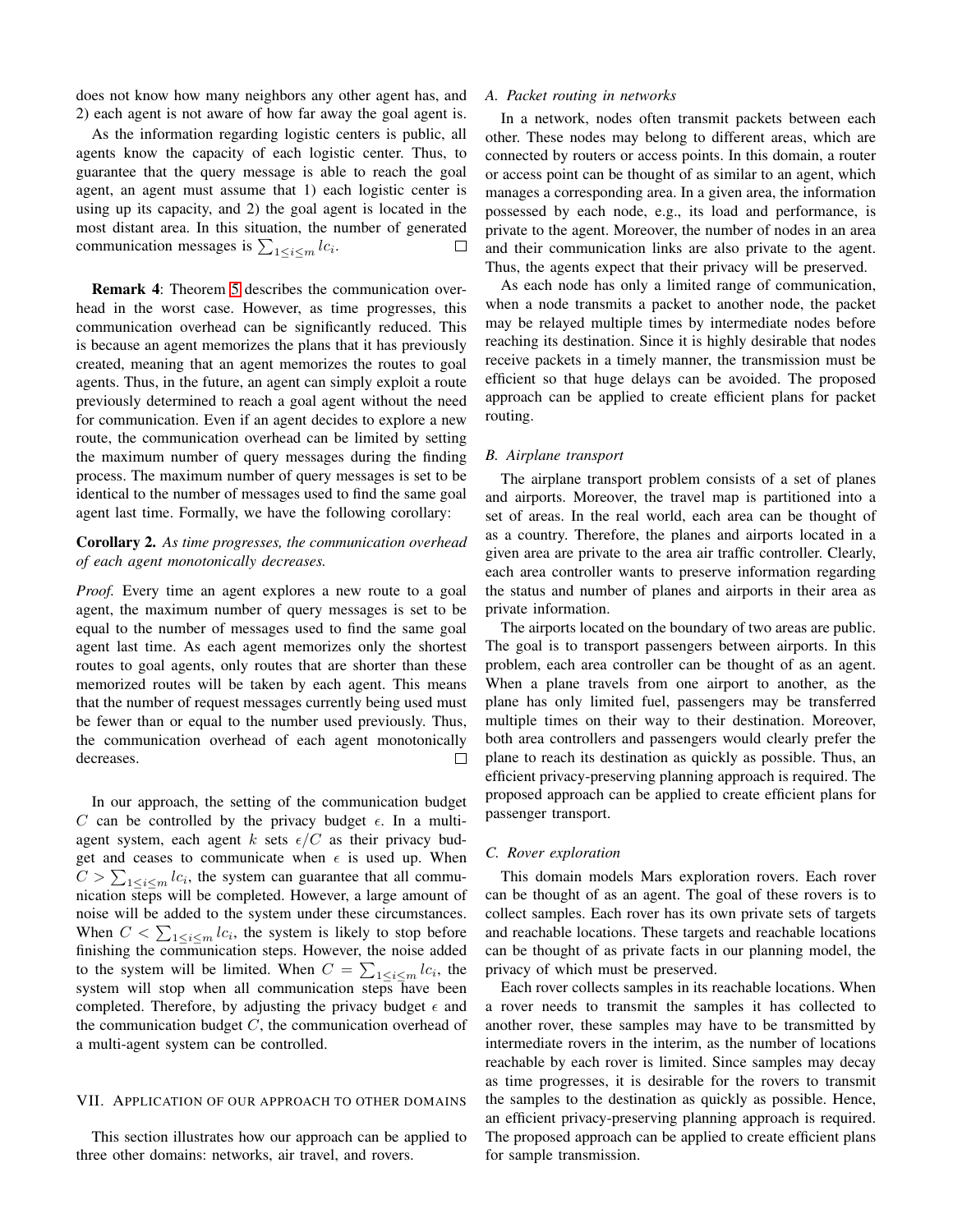In summary, our approach can be applied to all of the planning problems, in which each party has private information and local plans can be created by each party using reinforcement learning techniques. Moreover, reinforcement learning has a broad range of applications, including task scheduling in cloud computing [\[43\]](#page-14-31), traffic light control [\[44\]](#page-14-32), and robot coordination [\[45\]](#page-14-33). Since most of these applications may also have privacy requirements, our method has the potential to be applied to these real-world scheduling and coordination problems as well.

#### VIII. EXPERIMENTS

## <span id="page-11-0"></span>*A. Experimental setup*

The experiments in the present research are conducted based on two scenarios: logistics and packet routing, which are typical logistic-like problems. In the logistics scenario, as described in Section [III,](#page-2-0) each military base has a set of packages to transport to other military bases. These military bases may be located in different areas and managed by different military units. The information pertaining to each military base is private to the managing military unit.

The packet routing scenario is similar to the logistics scenario, in that each node in an ad hoc network houses a set of packets to be sent to other nodes. Nodes may belong to different groups and are served by different access points. The information of each node is private to the serving access point. The key difference between these two scenarios is that in the packet routing scenario, new nodes may dynamically join the network and existing nodes may leave the network at any time, while this is not the case for the logistics scenario. These experiments have also been conducted on the air travel and rover scenarios. As the results present a similar trend to logistics, they are not discussed here.

Three evaluation metrics are used in the two scenarios:

1) average route length: the average length of the routes from initial states to goal states;

2) average communication overhead: the average number of communication messages used to make a plan;

3) success rate: the ratio of the number of the successfully transmitted packages/packets to the total number of packages/packets.

In both scenarios, the map shape or network topology is similar to that in Fig. [1.](#page-2-2) The size of the maps/neworks varies from 10 logistic centers/access points to 50 logistic centers/access points; correspondingly the number of military bases/network nodes varies from 50 to [2](#page-11-1)50 $^2$ . The probability of a package/packet being generated on each military base/node is set to 0.2. The communication budget of each agent varies from  $C = 40$  to  $C = 80$  depending on variations in the map/network size. The privacy budget of each agent is set to  $\epsilon = 0.5$ . Moreover, in the packet routing scenario, during the route finding process, there is a probability of 0.1 that an existing node will leave the network and a probability of 0.1 that a new node will join the network. The parameter values in the proposed algorithms are chosen experimentally, and set to  $\alpha = 0.1$ ,  $\gamma = 0.9$  and  $\zeta = 0.95$ .

The proposed planning approach, denoted as *DP-based*, is evaluated in comparison with three closely related approaches. The first approach, denoted as *No-privacy*, is also developed by us. The major features of *No-privacy* are the same as *DP-based*, but the privacy-preserving mechanism has been removed. Although *No-privacy* is not applicable to privacypreserving planning, it can be used to evaluate how the privacy-preserving mechanism impacts the performance of our *DP-based* approach. The second approach is based on bestfirst forward search, denoted as *Best-first*, and has been used in [\[14\]](#page-14-2), [\[7\]](#page-13-6), [\[12\]](#page-14-0). In the *Best-first* approach, when an agent transmits a package/packet to a logistic center/access point, the agent broadcasts this state to all the other agents. The nearest agent takes the package/packet based on this state and transmits it to the next logistic center/access point. This process continues until the goal agent is reached. The third approach is GPPP (greedy privacy-preserving planner), denoted as *Greedy*, which was developed in [\[13\]](#page-14-1). The *Greedy* approach consists of two phases: global planning and local planning. In the global planning phase, all agents collaboratively devise a global plan using a best-first search method. Next, in the local planning phase, each agent creates a local plan by executing a singleagent planning procedure.

# *B. Experimental results*

<span id="page-11-3"></span>

<span id="page-11-2"></span>Fig. 7. Performance of the four approaches on the logistics scenario with variation of the map size

*1) The logistics scenario:* Fig. [7](#page-11-2) demonstrates the performance of the four approaches on the logistics scenario with variation of the map size. As the map size grows larger, for all four approaches, the average route length and the average communication overhead progressively increase, while the success rate gradually decreases.

As the map size increases, the distance between an original agent and a destination agent may be enlarged accordingly. Therefore, the average route length increases. Moreover, when this occurs, the number of intermediate agents also increases. Thus, the average communication overhead rises as well. Due to this increase in the average communication overhead, the communication budget of some agents may be used up before a plan is made. Hence, the success rate reduces.

<span id="page-11-1"></span><sup>2</sup>The topologies of maps/networks are created by simulation, as most realworld graph datasets [\[46\]](#page-14-34), [\[47\]](#page-14-35), [\[48\]](#page-14-36) do not contain distance information and thus cannot be used in our experiments. We leave the experiments with realworld datasets as one of our future studies.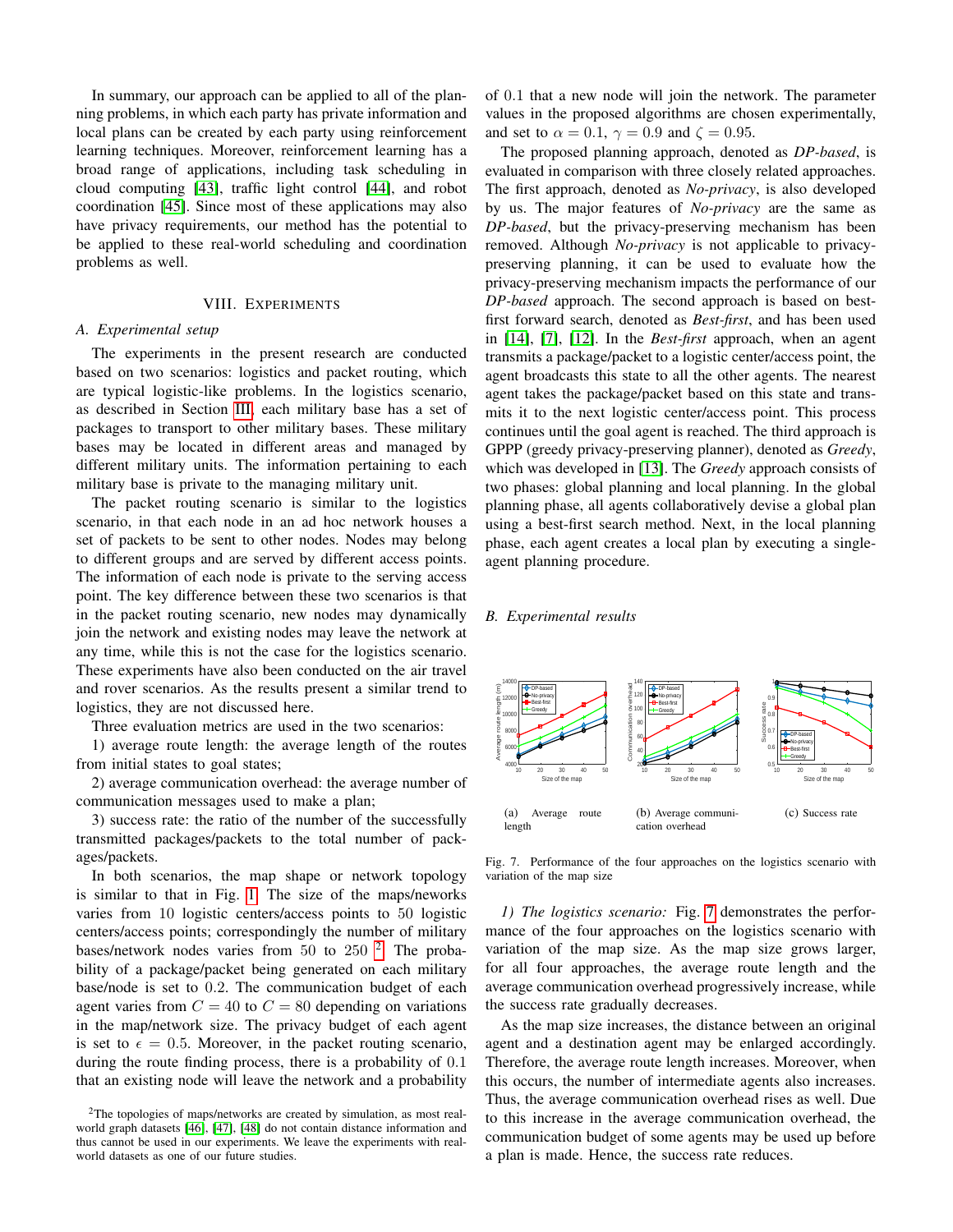The proposed *DP-based* approach achieves much better performance than the *Best-first* and *Greedy* approaches. The reinforcement learning algorithm in the *DP-based* approach can find shorter routes than the other two approaches. Moreover, in the *DP-based* approach, agents are allowed to communicate only with neighbors, and a privacy budget is adopted to control communication overhead. Thus, the *DP-based* approach uses less communication overhead than the other two approaches. In addition, the *DP-based* approach successfully makes more plans than the other two approaches before the communication budget is used up. Overall, the performance of *No-privacy* approach is slightly better than the *DP-based* approach. As privacy is not taken into account in the *No-privacy* approach, the information shared between agents is accurate, and agents can make accurate plans based on this accurate information. However, the private information of each agent is entirely disclosed to other agents under this approach, a situation that should be avoided in real-world applications. More specifically, in Fig. [7\(a\),](#page-11-3) the average route length in the *DP-based* approach is only about 2% longer than for the *No-privacy* approach. This is because in the *DP-based* approach, a plan is made up of a set of local plans created by the initial agent and the intermediate agents. Each of these local plans is created by an individual agent with reference to its private but accurate information. Since most of the information used to create a plan is accurate, the introduction of our privacy-preserving mechanism does not substantially impact the average route length.

The *Best-first* approach achieves the worst performance out of the four approaches. In the *Best-first* approach, a package is transmitted to the nearest agent. However, in large and complex maps, the nearest agent may not always be the best choice. Moreover, always choosing the nearest agent may result in a transmission loop; if this situation arises, packages will never reach their destinations. In comparison, the performance of *Greedy* approach is better than the *Best-first* approach, as the *Greedy* approach features a global planning phase that involves selecting the appropriate logistic centers to create a high-level route, which conserves communication overhead.

<span id="page-12-1"></span>

<span id="page-12-2"></span><span id="page-12-0"></span>Fig. 8. Performance of the *DP-based* approach on the logistics scenario with variation of the privacy budget value

Fig. [8](#page-12-0) demonstrates the performance of the *DP-based* approach on the logistics scenario with variation of the privacy budget  $\epsilon$  value from 0.2 to 0.8. The number of logistic centers is fixed at 10. It can be seen that with the increase of the privacy budget  $\epsilon$  value, the performance of the *DP-based* approach improves, namely it achieves a shorter average route length (Fig. [8\(a\)\)](#page-12-1), lower average communication overhead (Fig. [8\(b\)\)](#page-12-2), and higher success rate (Fig. [8\(c\)\)](#page-12-3). According to the Laplace mechanism, when the  $\epsilon$  value is small, the noise, added to the map, is large. A large noise value will significantly affect the agents planning. For example, agent  $a$ has two neighbors b and c. Now, suppose that 1) agent  $\alpha$  wants to send a package to  $d$ , and 2) delegating the package to  $b$  is a better choice than  $c$ . However, when agents  $b$  and  $c$  obfuscate their maps, due to the large noise, the obfuscation results may make c appear to be a better choice than  $b$ . Thus, agent  $a$  may make a sub-optimal plan. This situation is alleviated when the  $\epsilon$  value increases.



<span id="page-12-4"></span>Fig. 9. Performance of the four approaches on the packet routing scenario with variation of the network size



<span id="page-12-5"></span>Fig. 10. Performance of the *DP-based* approach on the packet routing scenario with variation of the privacy budget

<span id="page-12-3"></span>*2) The packet routing scenario:* Fig. [9](#page-12-4) illustrates the performance of the four approaches on the packet routing scenario with variation of the network size, while Fig. [10](#page-12-5) depicts the performance of the *DP-based* approach on the packet routing scenario with variation of the privacy budget  $\epsilon$ . After comparing Fig. [7](#page-11-2) to Fig. [9](#page-12-4) and Fig. [8](#page-12-0) to Fig. [10,](#page-12-5) it can be concluded that these approaches exhibit similar trends in terms of their results on the two scenarios, but that the performance of these approaches is worse on the packet routing scenario than on the logistic scenario. This is mainly due to the dynamism of the packet routing scenario. When a node leaves the network, the routes involving that node are broken. Thus, agents have to re-find routes. This incurs extra communication overhead and reduces success rates to some extent.

Fig. [11](#page-13-12) illustrates the performance of the four approaches on the packet routing scenario with variation of the dynamism,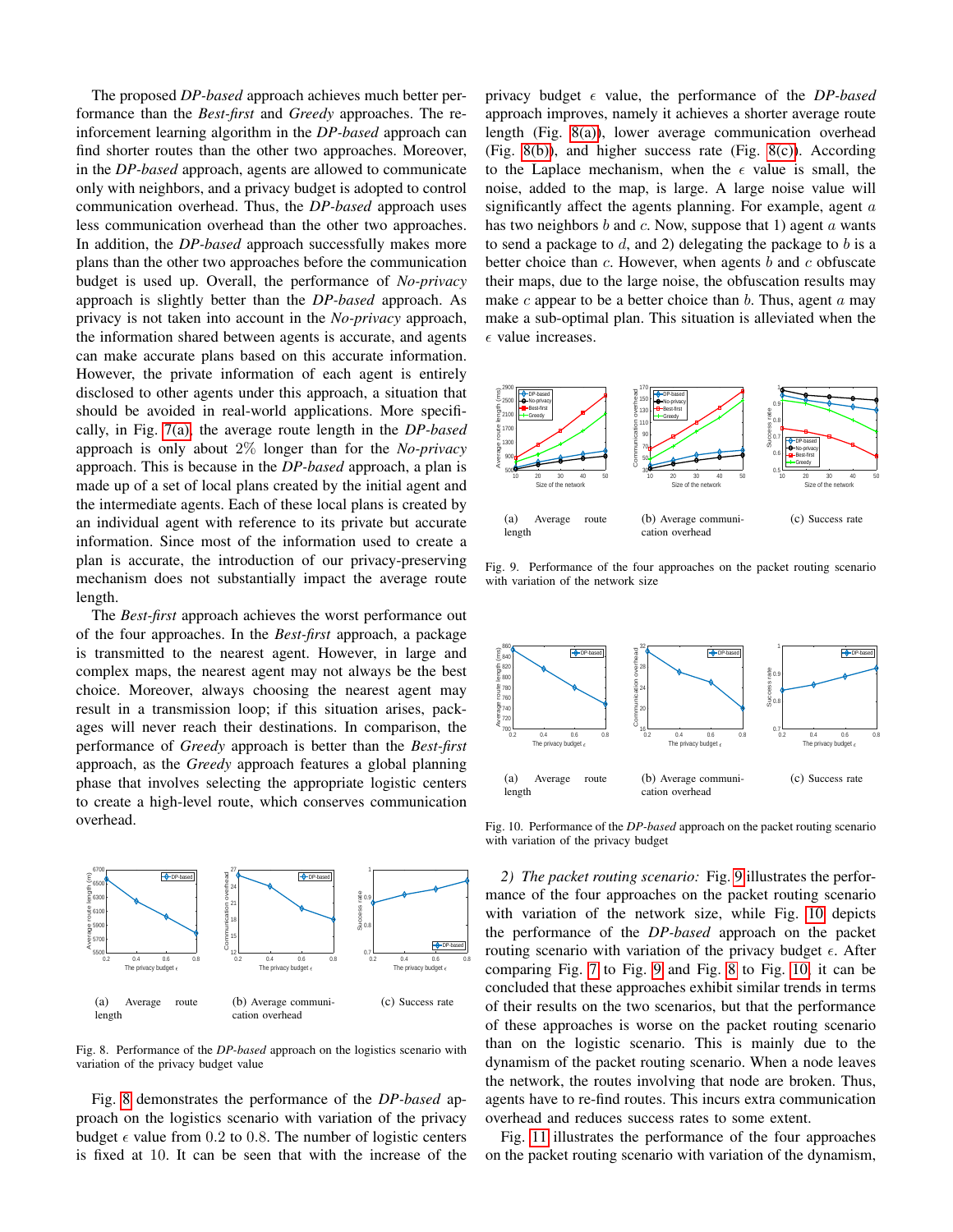<span id="page-13-13"></span>

<span id="page-13-12"></span>Fig. 11. Performance of the three approaches on the packet routing scenario with variation of the dynamism

such that the probability of a node leaving or joining the network varies from 0.05 to 0.2 and the network size is fixed at 10 access points. From Fig. [11,](#page-13-12) it can be seen that an increase in the dynamism negatively affects the *Best-first* and *Greedy* approaches in terms of their average communication overhead and success rates, but does not significantly impact the *DPbased* and *No-privacy* approaches.

As the dynamism increases, the frequency with which nodes leave or join the network also increases. Thus, the number of affected routes increases as well. In the *Best-first* and *Greedy* approaches, when a route is broken, a new finding process is launched. This may not significantly affect the average route length (Fig.  $11(a)$ ), as route length depends on the positions of nodes rather than the number of nodes. However, launching a new finding process results in additional communication overhead, and may thus reduce success rates due to depletion of the communication budget. By contrast, the *DP-based* and *No-privacy* approaches do not require a new finding process when a route is broken. In the *DP-based* approach, routes are found by using reinforcement learning on obfuscated local network topologies. These obfuscated local network topologies are obtained using differential privacy. Differential privacy can guarantee that a node being brought in or out of a local network will have minimum effect on the statistical information. Therefore, when a node leaves or joins a local network, the serving access point does not need to re-obfuscate the new network or to communicate with the original access point about the change in the network. Hence, the communication budget can be conserved, and the success rate is preserved.

## *C. Summary*

According to the experimental results, the proposed *DPbased* approach achieves better results than the *Best-first* and *Greedy* approaches in all experimental situations considered here. The average length of routes found by the *DP-based* approach is about 25% and 15% shorter, respectively, than those found using the *Best-first* and *Greedy* approaches. The *DPbased* approach also uses about 20% and 10% less communication overhead than the *Best-first* and *Greedy* approaches, respectively. Moreover, the *DP-based* approach achieves about 10% and 5% higher success rates than the *Best-first* and *Greedy* approaches, respectively.

Regarding performance, the *DP-based* approach is slightly worse than the *No-privacy* approach by a factor of about 3% in terms of average route length, 2% in communication overhead and 2% in success rate. The *DP-based* approach, however, strongly protects the privacy of agents, which is entirely disregarded in the *No-privacy* approach. Therefore, based on the experimental results, the efficiency of our *DPbased* approach can be proven.

## IX. CONCLUSION AND FUTURE WORK

<span id="page-13-9"></span>This paper proposes a novel strong privacy-preserving planning approach for logistic-like problems. In this approach, an agent creates a complete plan by using obfuscated private information from each intermediate agent, where this obfuscation is achieved by adopting the differential privacy technique. Due to the advantages of differential privacy, following obfuscation, an agent's private information cannot be deduced by other agents regardless of their reasoning power. This approach is the first in existence to achieve strong privacy, completeness and efficiency simultaneously by taking advantage of differential privacy. Moreover, this approach is communication-efficient. Compared to the benchmark approaches, our approach achieves better performance in various aspects.

In the future, we intend to extend our approach by introducing malicious agents. Existing approaches commonly assume that agents are honest but curious. Introducing malicious agents, which provide false information to others, may be a challenging and interesting addition to the field of multi-agent planning. Also, as described in the experimental part (Section [VIII\)](#page-11-0), we will continue to search usable real-world datasets and evaluate our approach with them.

#### **REFERENCES**

- <span id="page-13-0"></span>[1] M. E. desJardins, E. H. Durfee, C. L. Ortiz, and M. J. Wolverton, "A Survey of Research in Distributiond Continual Planning," *AI Magazine*, vol. 20, pp. 13–22, 1999.
- <span id="page-13-1"></span>[2] D. Ye, M. Zhang, and A. V. Vasilakos, "A Survey of Self-organisation Mechanisms in Multi-Agent Systems," *IEEE Trans. on Syst., Man and Cyber.: Syst.*, vol. 47, no. 3, pp. 441–461, 2017.
- <span id="page-13-2"></span>[3] A. Torreno, E. Onaindia, A. Komenda, and M. Stolba, "Cooperative Multi-Agent Planning: A Survey," *ACM Computing Surveys*, vol. 50, no. 6, pp. 84:1–84:32, 2017.
- <span id="page-13-3"></span>[4] G. Shani, "Advances and Challenges in Privacy Preserving Planning," in *IJCAI*, Stockholm, Sweden, 2018, pp. 5719–5723.
- <span id="page-13-4"></span>[5] S. Shekhar and R. I. Brafman, "Representing and Planning with Interacting Actions and Privacy," *Artificial Intelligence*, vol. 278, pp. 103 200:1– 19, 2020.
- <span id="page-13-5"></span>[6] J. Tozicka, M. Stolba, and A. Komenda, "The Limits of Strong Privacy Preserving Multi-Agent Planning," in *ICAPS*, 2017, pp. 297–305.
- <span id="page-13-6"></span>[7] R. I. Brafman, "A Privacy Preserving Algorithm for Multi-Agent Planning and Search," in *IJCAI*, 2015, pp. 1530–1536.
- <span id="page-13-7"></span>[8] C. Dwork, "DIfferential Privacy," in *Proc. of ICALP*, Venice, Italy, 2006, pp. 1–12.
- <span id="page-13-8"></span>[9] T. Zhu, G. Li, W. Zhou, and P. S. Yu, "Differentially private data publishing and analysis: A survey," *IEEE Transactions on Knowledge and Data Engineering*, vol. 29, no. 8, pp. 1619–1638, 2017.
- <span id="page-13-10"></span>[10] A. Torreno, E. Onaindia, and O. Sapena, "FMAP: Distributed Cooperative Multi-Agent Planning," *Applied Intelligence*, vol. 41, pp. 606–626, 2014.
- <span id="page-13-11"></span>[11] A. Torreno, E. Onaindia, and O. Sapena, "Global Heuristics for Distributed Cooperative Multi-Agent Planning," in *ICAPS*, 2015, pp. 225– 233.